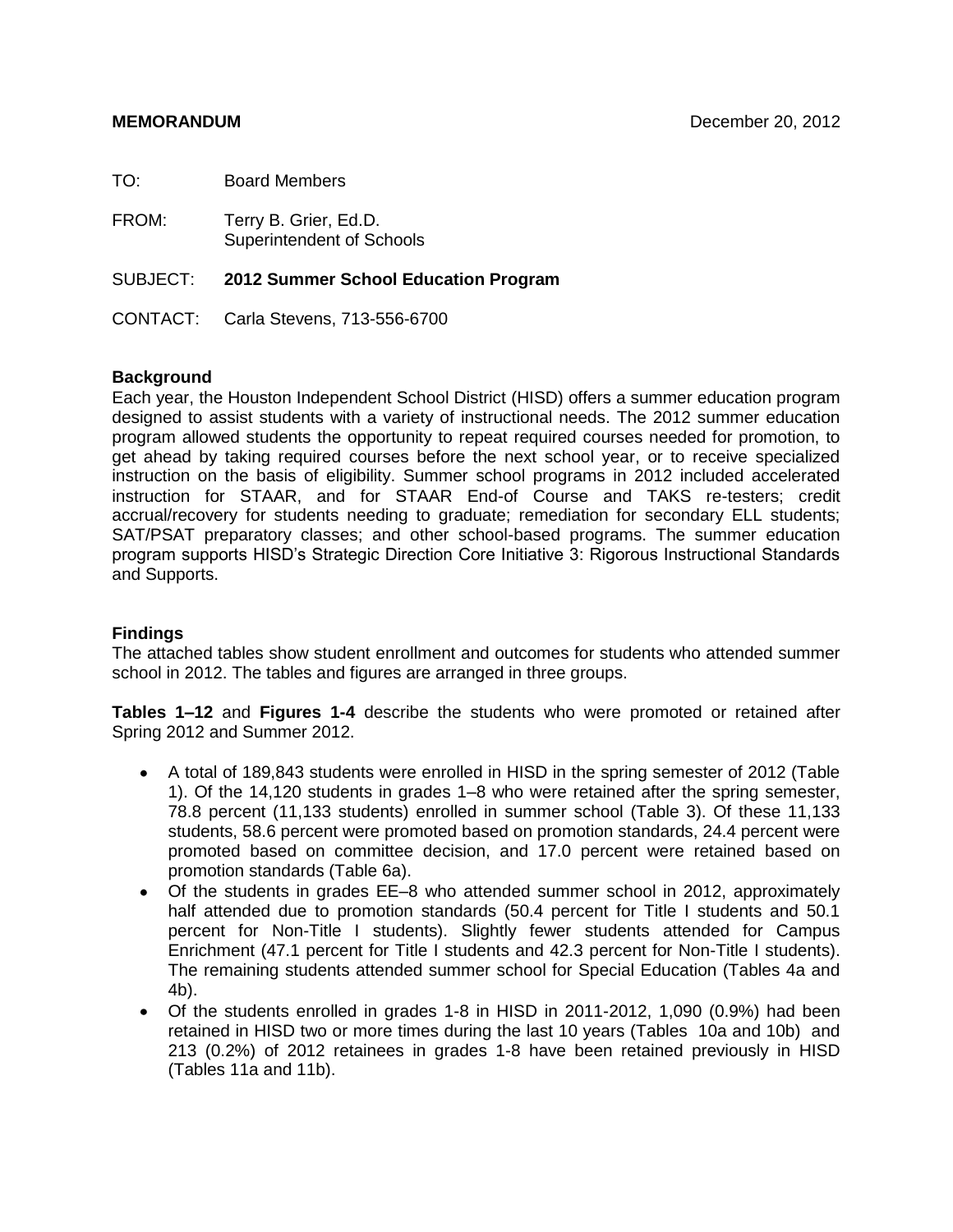Of the current students in grades 1-8, 2,358 (2.0%) are two or more years over age for their grade (Tables 12a and 12b).

**Table 14** and **Figure 5** describe elementary and middle school outcomes as assessed by the pre- and post-tests associated with the curriculum resources.

Students who achieved lower scores on the pre-test tended to improve their scores on the post-test while students who achieved higher scores on the pre-test tended to show a negative change on the post-test.

**Tables 15–17** describe the courses in which high school students enrolled and completed.

- A total of 9,872 high school students enrolled in regular summer school in 2012. The majority of courses taken in regular summer school were taken in mathematics (25.5 percent), followed by "other" (22.4 percent), science (20.1 percent), English/language arts (18.0 percent), social studies (13.2 percent), and foreign language (0.8 percent). (Table 12a)
- Summer school 2012 completion rates (passing score of 70 or above) for core course areas were 82.1 percent for English/Language Arts, 83.2 percent for mathematics, 87.4 percent for social studies, and 84.5 percent for science. The completion rates of high school students in summer 2012 decreased from summer 2011 in every subject. (Table 13)
- HISD historical data for online courses indicates that 2,378 online courses were completed during summer school with at least a half a credit earned. This represents a 51.2 percent increase from summer 2011. (Table 14)

# **Administrative Response**

For 2013 and in response to the statistics shared by the Research and Accountability Department, HISD is recommending a variety of summer school programs to meet the needs of individual learners. The following points will be taken into consideration as the HISD summer school program continues moving forward:

- Elementary and middle schools will continue to use Istation as a reading screener and progress monitor to ensure targeted reading instruction is occurring and achievement gaps are closing.
- HISD high school students experienced success in the online courses; therefore, HISD will continue to offer credit recovery courses and courses for original credit.
- The Ed-plan formative assessment tool will also be utilized to monitor mastery of grade level student expectations.
- Lastly, by differentiating the programs offered to groups of students, increasing the time students are in summer school, and allowing for an extra day for teacher professional development, HISD will be better able to assist students in overcoming academic barriers to success.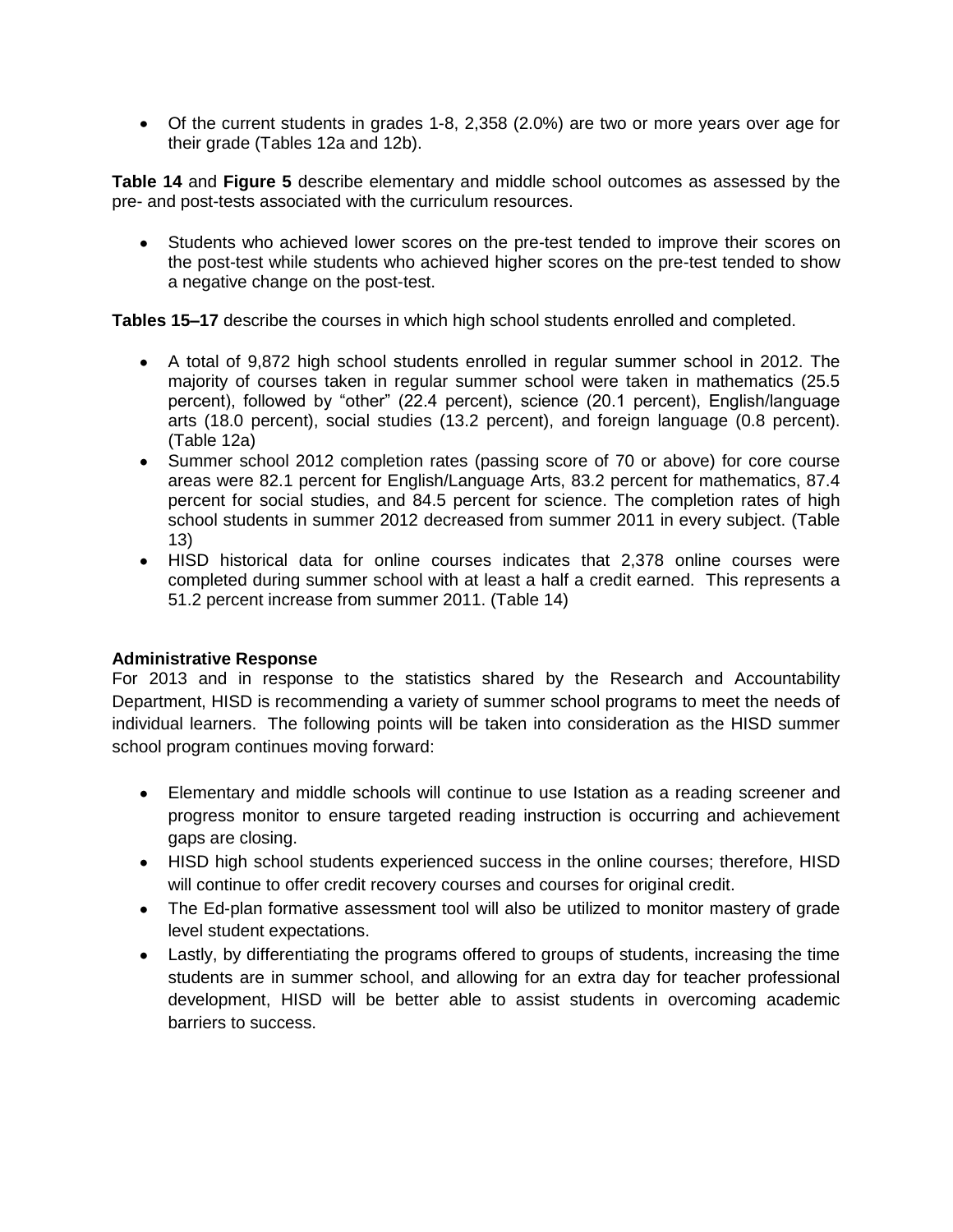The promotion standards for elementary students have changed over the last two years and will most likely change again this year. Last year, the only two promotion criteria that were used were report card grades and attendance. We are anticipating some additional criteria for the new STAAR test that will be included in the promotion standards. This may increase the likelihood of more students missing one of the promotion standards; thus, needing to attend summer school. The aforementioned strategies and ongoing initiatives will provide significant momentum as our district staff continues to strengthen the summer school offerings for greater academic success, while still meeting the needs of all learners.

Should you have any further questions, please contact my office or Carla Stevens in the Research and Accountability Department at (713) 556-6700.

Tung B. Quien

cc: Superintendent's Direct Reports School Improvement Officers Lupita Hinojosa Armando Alanis Efrain Olivo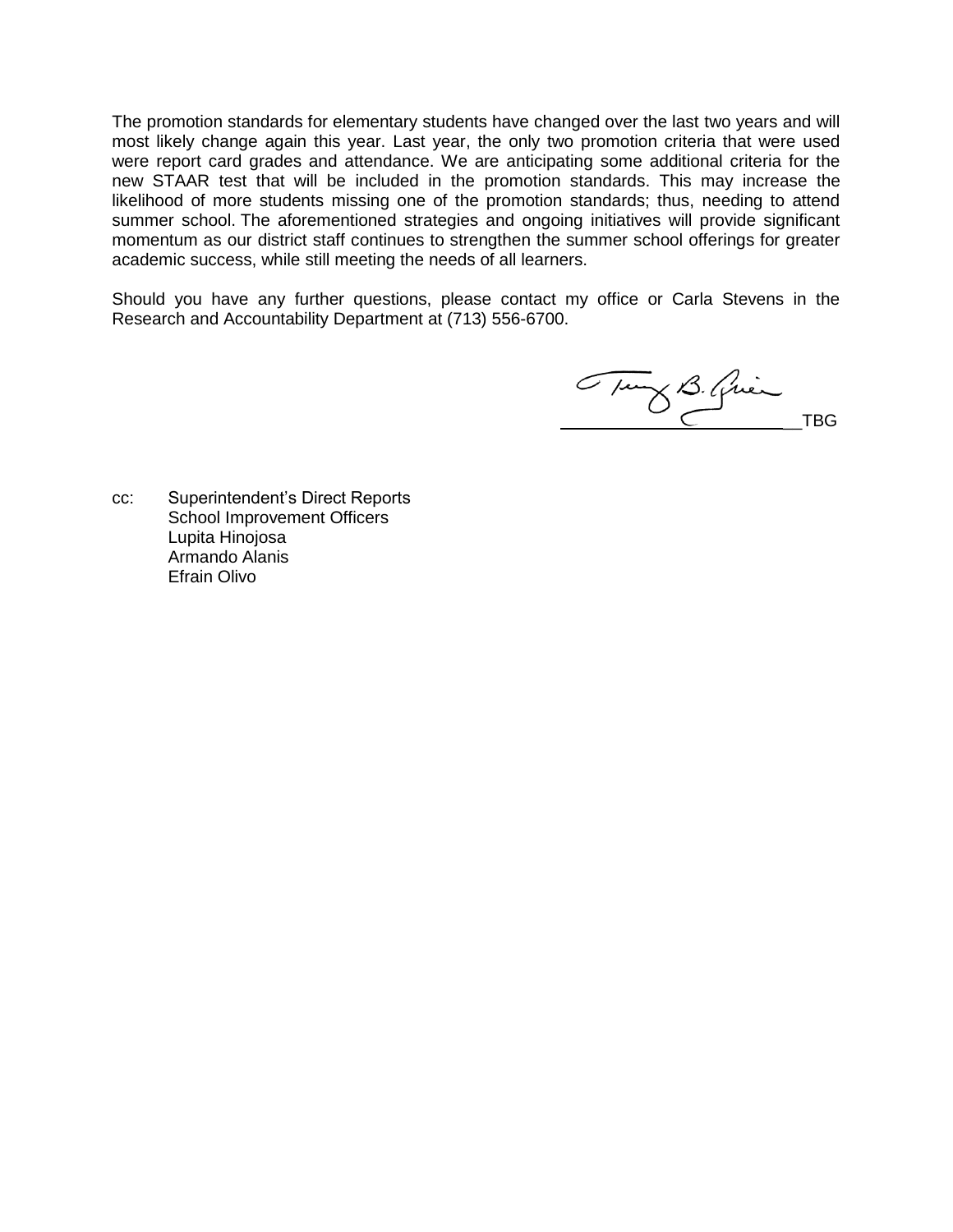# List of 2012 Tables and Figures

| <b>Table Number</b> | <b>Table Title</b>                                                         | Page           |
|---------------------|----------------------------------------------------------------------------|----------------|
| Table 1             | HISD Enrollment, Spring 2012                                               | 5              |
| Table 2a            | Promotion Standards by Grade: 2012                                         | 6              |
| Table 2b            | Promotion Standards by Grade: 2011                                         | 6              |
| Table 3             | Number of Students Retained in Spring and Enrolled in Summer School        | $\overline{7}$ |
| Figure 1            | Promotion Status of Students in Grades 1-8 Referred to Summer School       | $\overline{7}$ |
| Table 4a            | Title I Summer School Enrollment: All Students Attending for Promotion     | 8              |
|                     | Standards and Campus Enrichment                                            |                |
| Table 4b            | Non-Title I Summer School Enrollment: All Students Attending for Promotion | 8              |
|                     | <b>Standards and Campus Enrichment</b>                                     |                |
| Table 5             | Retained Students Enrolled Spring 2012 and Not Meeting Promotion           | 9              |
|                     | Standards Criteria                                                         |                |
| Table 6a            | Promotion Standards by Grade, Summer 2012                                  | 10             |
| Table 6b            | Promotion Standards by Grade, Summer 2011                                  | 10             |
| Table 7a            | Promotion Standards by Grade, Cumulative 2012                              | 11             |
| Table 7b            | Promotion Standards by Grade, Cumulative 2011                              | 11             |
| Figure 2            | Promotion Status of Students in Grades 1-8 Based on Promotion Standards    | 12             |
|                     | and Committee Decisions                                                    |                |
| Figure 3            | Promotion Status of Students in Grades 1-8 by Promotion Standards and      | 13             |
|                     | <b>Committee Decisions</b>                                                 |                |
| Table 8             | <b>Promotion Status Based on Committee Decisions</b>                       | 13             |
| Table 9             | Promotion Status Based on Actual Fall Status                               | 14             |
| Figure 4            | Promotion Status of Students in Grades 1-8 Based on Actual Fall Status     | 14             |
|                     | <b>HISD Summer School Attendance</b>                                       |                |
| Table 10a           | Fall 2012 Students in Grades 1-8 who were Retained 2 or more Times in      | 15             |
|                     | HISD in Grades 1-8 Since 2002                                              |                |
| Table 10b           | Fall 2011 Students in Grades 1-8 who were Retained 2 or more Times in      | 15             |
|                     | HISD in Grades 1-8 Since 2002                                              |                |
| Table 11a           | Fall 2012 Students in Grades 1-8 who were Retained in 2012 and One         | 16             |
|                     | Additional Time in HISD in Grades 1-8 Since 2002                           |                |
| Table 11b           | Fall 2011 Students in Grades 1–8 who were Retained in 2012 and One         | 16             |
|                     | Additional Time in HISD in Grades 1-8 Since 2002                           |                |
| Table 12a           | Fall 2012 Students in Grades 1-8 who are 2 or more Years Over Age          | 17             |
| Table 12b           | Fall 2011 Students in Grades 1-8 who are 2 or more Years Over Age          | 17             |
| Table 13            | <b>HISD Summer School Attendance</b>                                       | 18             |
| Table 14            | Summer School 2012 - Percent Correct on Pre-test by Percent Difference in  | 19             |
|                     | Pre- and Post-test                                                         |                |
| Figure 5            | General Trends in Pre- and Post-test Scores for Summer School 2012         | 20             |
| Table 15a           | High School Summer School: Enrollment by Subject Area: 2012                | 21             |
| Table 15b           | High School Summer School: Enrollment by Subject Area: 2011                | 21             |
| Table 16            | High School Summer School: Courses Completed by Subject Area               | 22             |
| Table 17            | High School Online Instruction: Courses Completed by Grade, Summer 2012    | 22             |
|                     | - HISD Historical Record                                                   |                |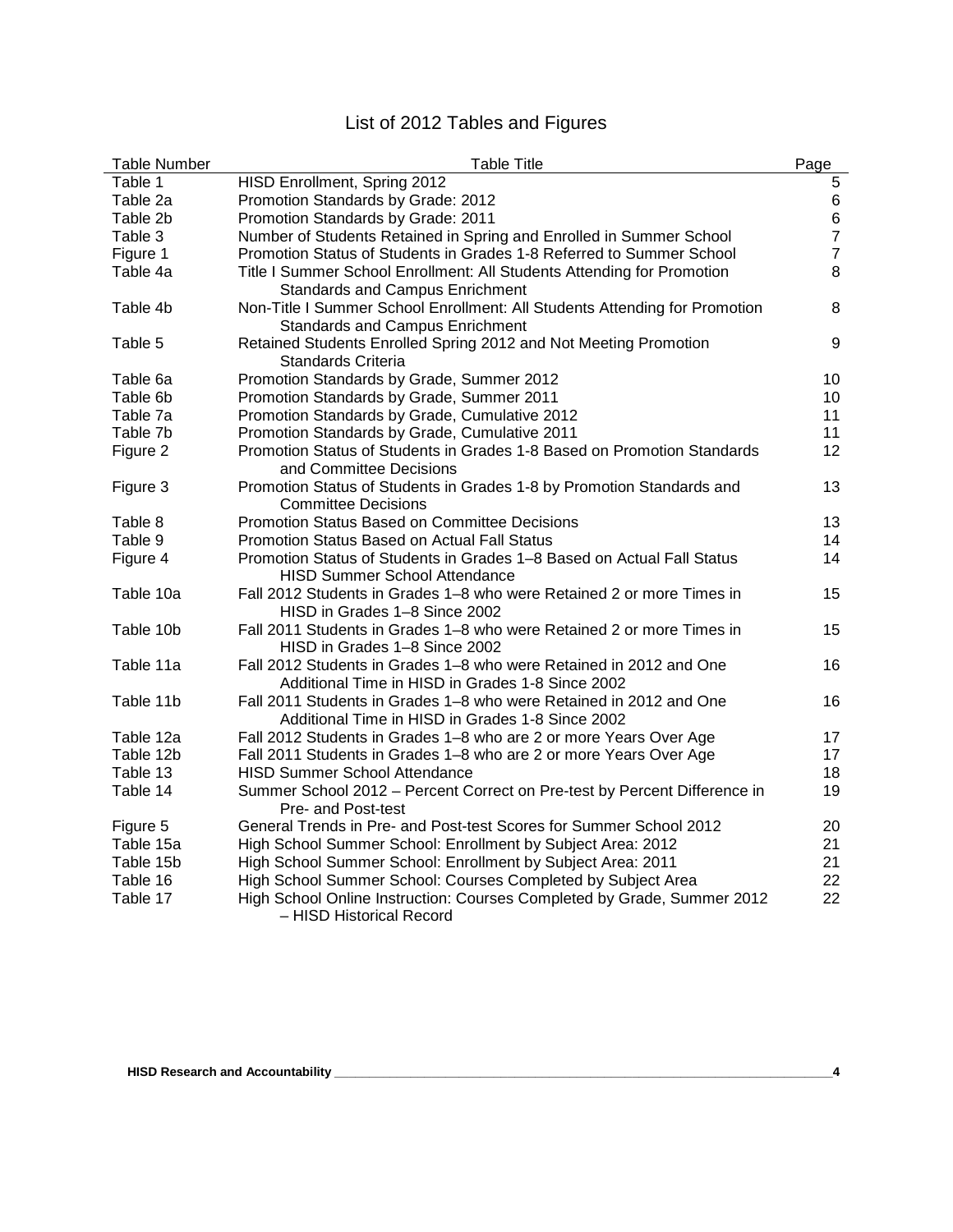|          | Table 1: HISD Enrollment, Spring 2012 |      |       |                      |                 |      |     |                        |              |     |                       |      |              |
|----------|---------------------------------------|------|-------|----------------------|-----------------|------|-----|------------------------|--------------|-----|-----------------------|------|--------------|
| $2011 -$ | <b>African</b>                        |      |       | <b>Asian/Pacific</b> |                 |      |     |                        |              |     |                       |      |              |
| 2012     | American                              |      |       | <b>Islander</b>      | <b>Hispanic</b> |      |     | <b>Native American</b> | <b>White</b> |     | <b>Not Identified</b> |      | <b>Total</b> |
| Grade    | N                                     | %    | N     | %                    | N               | %    | N   | ℅                      | N            | %   | N                     | %    | N            |
| EE       | 16                                    | 1.9  | 7     | 0.8                  | 72              | 8.4  |     |                        | 18           | 2.1 | 743                   | 86.8 | 856          |
| PK.      | 186                                   | 1.2  | 19    | 0.1                  | 642             | 4.1  |     | < 0.1                  | 34           | 0.2 | 14,901                | 94.4 | 15,783       |
| Κ        | 1,244                                 | 7.5  | 151   | 0.9                  | 4,558           | 27.5 | 24  | 0.1                    | 249          | 1.5 | 10,319                | 62.4 | 16,545       |
|          | 2,949                                 | 17.1 | 420   | 2.4                  | 9,080           | 52.8 | 24  | 0.1                    | 929          | 5.4 | 3,808                 | 22.1 | 17,210       |
| 2        | 3,329                                 | 20.1 | 459   | 2.8                  | 9,541           | 57.6 | 15  | 0.1                    | 1,169        | 7.1 | 2,048                 | 12.4 | 16,561       |
| 3        | 3,499                                 | 20.9 | 450   | 2.7                  | 9,724           | 58.2 | 16  | 0.1                    | 1,116        | 6.7 | 1,907                 | 11.4 | 16,712       |
| 4        | 3,382                                 | 21.5 | 439   | 2.8                  | 9,293           | 59.0 | 10  | 0.1                    | 1,033        | 6.6 | 1,602                 | 10.2 | 15,759       |
| 5        | 3,422                                 | 22.0 | 452   | 2.9                  | 9,108           | 58.7 | 22  | 0.1                    | 1,057        | 6.8 | 1,464                 | 9.4  | 15,525       |
| 6        | 2,989                                 | 22.8 | 382   | 2.9                  | 7,574           | 57.8 | 8   | 0.1                    | 871          | 6.6 | 1,287                 | 9.8  | 13,111       |
|          | 3,021                                 | 23.9 | 355   | 2.8                  | 7,130           | 56.5 | 17  | 0.1                    | 815          | 6.5 | 1,278                 | 10.1 | 12,616       |
| 8        | 3,107                                 | 24.6 | 362   | 2.9                  | 7,038           | 55.8 | 14  | 0.1                    | 903          | 7.2 | 1,184                 | 9.4  | 12,608       |
| 9        | 3,398                                 | 25.4 | 409   | 3.1                  | 7,325           | 54.7 | 9   | 0.1                    | 854          | 6.4 | 1,404                 | 10.5 | 13,399       |
| 10       | 2.707                                 | 24.8 | 403   | 3.7                  | 5,903           | 54.0 | 5   | < 0.1                  | 920          | 8.4 | 986                   | 9.0  | 10,924       |
| 11       | 2,812                                 | 26.8 | 382   | 3.6                  | 5,761           | 55.0 | 12  | 0.1                    | 901          | 8.6 | 606                   | 5.8  | 10,474       |
| 12       | 428                                   | 24.3 | 41    | 2.3                  | 1,020           | 58.0 |     |                        | 87           | 4.9 | 184                   | 10.5 | 1,760        |
| Total    | 36,489                                | 19.2 | 4,731 | 2.5                  | 93,769          | 49.4 | 177 | 0.1                    | 10,956       | 5.8 | 43,721                | 23.0 | 189,843      |

Source: Chancery Promotion Standards Extract (PSE) File: October 23, 2012; Chancery: November 8, 2012

• A total of 189,843 students were enrolled in HISD in the Spring of 2012. First grade had the largest number of students enrolled (17,210), and Early Education had the lowest number of students enrolled (856).

• Excluding the students whose ethnicity was not identified, Hispanic students represented the largest ethnic group at 49.4 percent of all students with ethnicity data.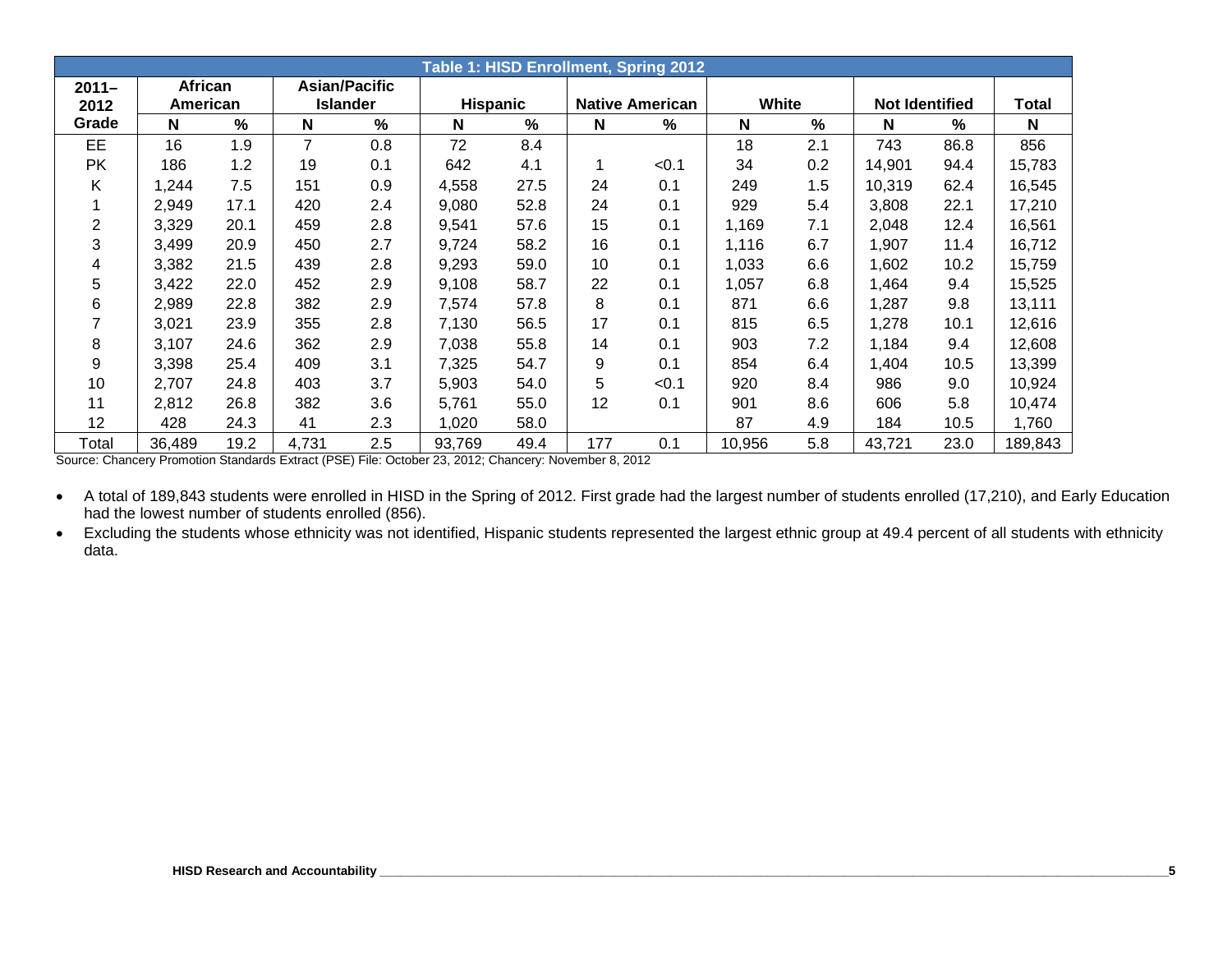|          | Table 2a: Promotion Standards by Grade, Spring 2012 |                             |       |      |            |                           |     |            |         |      |            |                            |      |            |         |  |
|----------|-----------------------------------------------------|-----------------------------|-------|------|------------|---------------------------|-----|------------|---------|------|------------|----------------------------|------|------------|---------|--|
| $2011 -$ |                                                     | <b>Total Unduplicated N</b> |       |      |            | <b>Committee Decision</b> |     |            |         |      |            | <b>Promotion Standards</b> |      |            |         |  |
| 2012     |                                                     |                             |       |      | % Promoted |                           |     | % Retained |         |      | % Promoted |                            |      | % Retained |         |  |
| Grade    |                                                     |                             | Non-  |      |            | Non-                      |     |            | Non-    |      |            | Non-                       |      |            | Non-    |  |
|          | All                                                 | Title l                     | Title | All  | Title      | Title I                   | All | Title      | Title   | All  | Title I    | Title                      | All  | Title      | Title l |  |
|          | 17,210                                              | 16,145                      | 1,065 | 3.9  | 3.7        | 6.9                       | 0.2 | 0.2        | $\star$ | 84.4 | 84.0       | 90.6                       | 11.4 | 12.0       | 2.3     |  |
| 2        | 16,561                                              | 15,512                      | 1,049 | 4.6  | 4.4        | 7.3                       | 0.1 | 0.2        | ---     | 85.7 | 85.4       | 90.3                       | 9.6  | 10.0       | 2.4     |  |
| 3        | 16,712                                              | 15,490                      | 1,222 | 2.4  | 2.5        | 0.8                       | 0.1 | 0.1        | $\star$ | 85.2 | 85.4       | 82.7                       | 12.3 | 12.0       | 16.4    |  |
| 4        | 15.759                                              | 14,675                      | 1,084 | 2.1  | 2.2        | 0.7                       | 0.1 | 0.1        | $--$    | 87.5 | 88.0       | 80.8                       | 10.3 | 9.7        | 18.5    |  |
| 5        | 15.525                                              | 14.367                      | 1,158 | 2.4  | 2.5        | 0.6                       | 0.1 | 0.1        | $--$    | 89.4 | 90.4       | 77.5                       | 8.1  | 7.0        | 21.8    |  |
| 6        | 13,111                                              | 12,005                      | 1,106 | 11.1 | 11.2       | 9.0                       | 1.4 | 1.6        | $\star$ | 75.7 | 77.3       | 57.9                       | 11.8 | 9.9        | 32.8    |  |
| ⇁        | 12,616                                              | 11,433                      | 1,183 | 12.5 | 12.8       | 10.2                      | 1.6 | 1.7        | 1.0     | 71.6 | 73.5       | 53.1                       | 14.3 | 12.0       | 35.7    |  |
| 8        | 12,608                                              | 11,428                      | 1,180 | 16.2 | 16.5       | 13.6                      | 0.5 | 0.6        | $\star$ | 69.6 | 71.4       | 51.7                       | 13.6 | 11.5       | 34.2    |  |
| Total    | 120,102                                             | 111,055                     | 9,047 | 6.3  | 6.4        | 6.2                       | 0.5 | 0.5        | 0.3     | 81.9 | 82.7       | 72.7                       | 11.3 | 10.5       | 20.9    |  |

\* Fewer than 5 students identified

|          | Table 2b: Promotion Standards by Grade, Spring 2011 |                             |        |      |            |                           |     |            |         |      |            |                            |      |            |       |  |
|----------|-----------------------------------------------------|-----------------------------|--------|------|------------|---------------------------|-----|------------|---------|------|------------|----------------------------|------|------------|-------|--|
| $2011 -$ |                                                     | <b>Total Unduplicated N</b> |        |      |            | <b>Committee Decision</b> |     |            |         |      |            | <b>Promotion Standards</b> |      |            |       |  |
| 2012     |                                                     |                             |        |      | % Promoted |                           |     | % Retained |         |      | % Promoted |                            |      | % Retained |       |  |
| Grade    |                                                     |                             | Non-   |      |            | Non-Title                 |     |            | Non-    |      |            | Non-                       |      |            | Non-  |  |
|          | All                                                 | Title I                     | Title  | All  | Title l    |                           | All | Title      | Title l | All  | Title      | Title                      | All  | Title      | Title |  |
|          | 17,264                                              | 14,118                      | 3,146  | 4.3  | 4.2        | 4.7                       | 0.2 | 0.1        | 0.3     | 84.9 | 84.3       | 87.6                       | 10.6 | 11.4       | 7.4   |  |
| 2        | 16,966                                              | 13,473                      | 3,493  | 4.5  | 4.5        | 4.6                       | 0.2 | 0.2        | 0.2     | 86.2 | 85.5       | 88.7                       | 9.1  | 9.8        | 6.4   |  |
| 3        | 16,352                                              | 12,612                      | 3,740  | 4.9  | 4.4        | 6.4                       | 0.2 | 0.2        | 0.2     | 75.1 | 74.0       | 79.1                       | 19.8 | 21.4       | 14.3  |  |
| 4        | 16,171                                              | 13,977                      | 2,194  | 5.8  | 5.0        | 11.0                      | 0.3 | 0.3        | $\star$ | 73.7 | 73.0       | 78.0                       | 20.2 | 21.7       | 10.9  |  |
| 5        | 15,202                                              | 13,917                      | 1,285  | 6.4  | 5.5        | 15.6                      | 0.2 | 0.2        | 0.4     | 82.0 | 82.2       | 80.0                       | 11.4 | 12.1       | 4.0   |  |
| 6        | 12,641                                              | 12,185                      | 456    | 14.2 | 13.5       | 34.4                      | 0.1 | 0.1        | $---$   | 61.2 | 61.7       | 49.1                       | 24.4 | 24.7       | 16.4  |  |
|          | 12,551                                              | 12,107                      | 444    | 16.2 | 15.5       | 35.4                      | 0.2 | 0.2        | $---$   | 59.0 | 59.4       | 48.4                       | 24.7 | 25.0       | 16.2  |  |
| 8        | 12,620                                              | 12,204                      | 416    | 20.4 | 19.6       | 44.7                      | 0.2 | 0.2        | $\star$ | 63.8 | 64.6       | 41.1                       | 15.6 | 15.6       | 13.9  |  |
| Total    | 119,767                                             | 104,593                     | 15,174 | 8.9  | 8.7        | 9.8                       | 0.2 | 0.2        | 0.2     | 74.4 | 73.6       | 80.2                       | 16.5 | 17.5       | 9.8   |  |

Source: Chancery PSE File: October 17, 2011

\* Fewer than 5 students identified

- At the end of Spring 2012, 6.3 percent of HISD students were promoted based on committee decision and 81.9 percent were promoted based on promotion standards. As compared to 2011, promotions based on committee decision decreased by 2.6 percentage points and promotions based on promotion standards increased by 7.5 percentage points.
- Both the percentages of Title I and Non-Title I students promoted by committee decision decreased from 2011 to 2012.
- The percentage of Title I students promoted by promotion standards increased from 2011 to 2012, but the percentage of Non-Title I students promoted by promotion standards decreased from 80.2 percent in 2011 to 72.7 percent in 2012.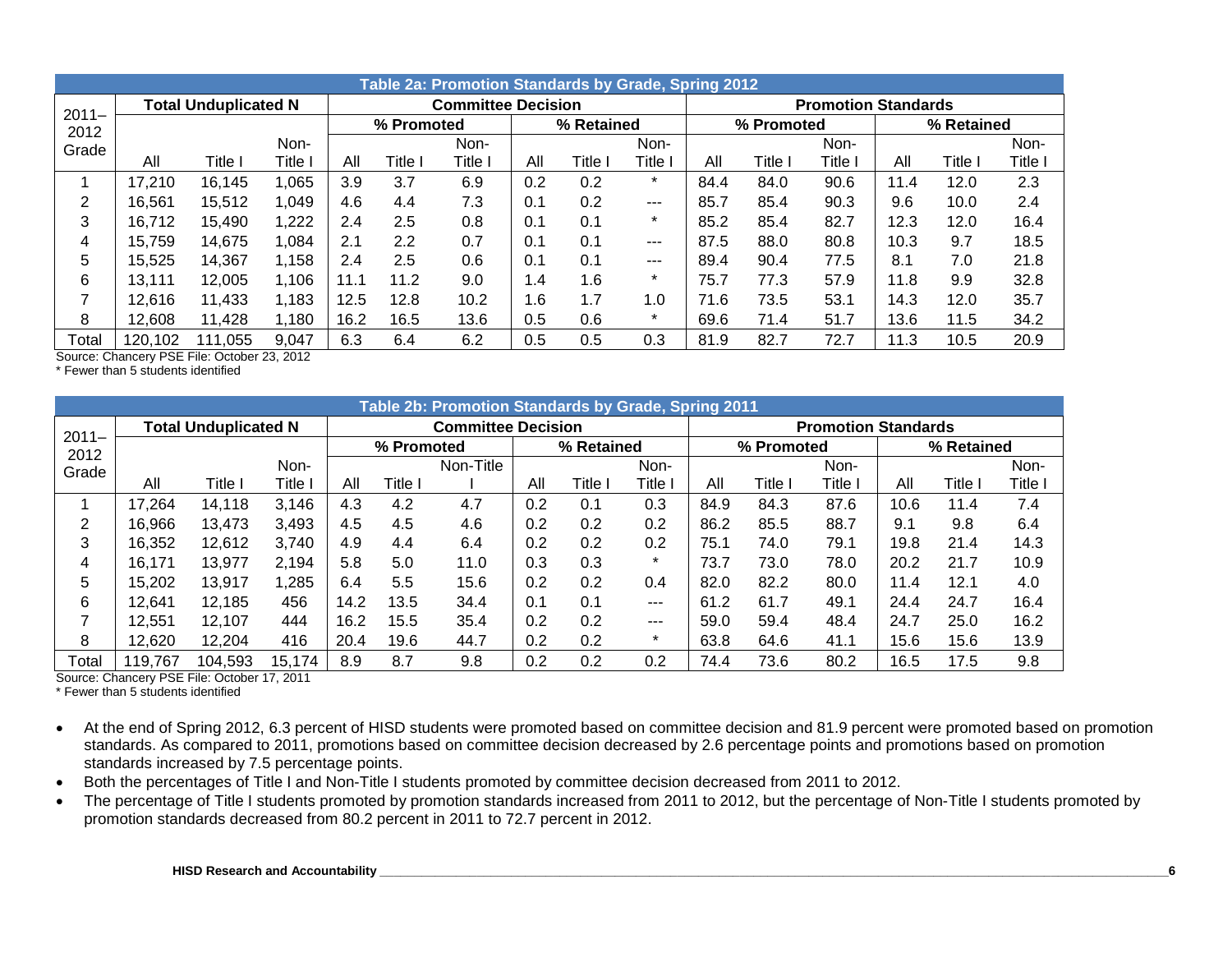|           | Table 3: Number of Students Retained in Spring and Enrolled in Summer School, 2011 and 2012 |                           |        |                                  |       |                   |  |  |  |  |  |  |  |  |
|-----------|---------------------------------------------------------------------------------------------|---------------------------|--------|----------------------------------|-------|-------------------|--|--|--|--|--|--|--|--|
| 2011-2012 |                                                                                             | <b>Retained in Spring</b> |        | <b>Enrolled in Summer School</b> |       | <b>Difference</b> |  |  |  |  |  |  |  |  |
| Grade     | 2011                                                                                        | 2012                      | 2011   | 2012                             | 2011  | 2012              |  |  |  |  |  |  |  |  |
|           | 1,863                                                                                       | 1,999                     | 1,508  | 1,601                            | 355   | 398               |  |  |  |  |  |  |  |  |
|           | 1.574                                                                                       | 1,607                     | 1,330  | 1.351                            | 244   | 256               |  |  |  |  |  |  |  |  |
| 3         | 3.265                                                                                       | 2,075                     | 3,016  | 1,710                            | 249   | 365               |  |  |  |  |  |  |  |  |
|           | 3.315                                                                                       | 1,636                     | 3,071  | 1,328                            | 244   | 308               |  |  |  |  |  |  |  |  |
| 5         | 1.760                                                                                       | 1,273                     | 1,576  | 940                              | 184   | 333               |  |  |  |  |  |  |  |  |
| 6         | 3.100                                                                                       | 1,739                     | 2,741  | 1,312                            | 359   | 427               |  |  |  |  |  |  |  |  |
|           | 3,113                                                                                       | 2,004                     | 2,743  | 1.514                            | 370   | 490               |  |  |  |  |  |  |  |  |
|           | 1,986                                                                                       | 1,787                     | 1,634  | 1.377                            | 352   | 410               |  |  |  |  |  |  |  |  |
| Total     | 19,976                                                                                      | 14,120                    | 17.619 | 11,133                           | 2,357 | 2,987             |  |  |  |  |  |  |  |  |

Source: Chancery PSE File: October 17, 2011; October 23, 2012

• Of the 14,120 students retained in Spring 2012, 11,133 students (78.8 percent) enrolled in summer school during the 2012 summer session. This is a decrease from 2011 where 88.2 percent of the students retained in Spring 2011 enrolled in summer school during the 2011 summer session.

# **Figure 1: Promotion Status of Students in Grades 1–8 Referred to Summer School, 2010–2011 (N=19,976) and 2011–2012 (N=14,120)**



- The percentage of students promoted following the summer session decreased from 69 percent in 2011 to 65 percent in 2012. The percentage of students retained following the summer session also decreased from 19 percent in 2011 to 13 percent in 2012.
- The percentage of students who were retained after the Spring semester but did not attend summer school increased from 12 percent in 2011 to 21 percent in 2012.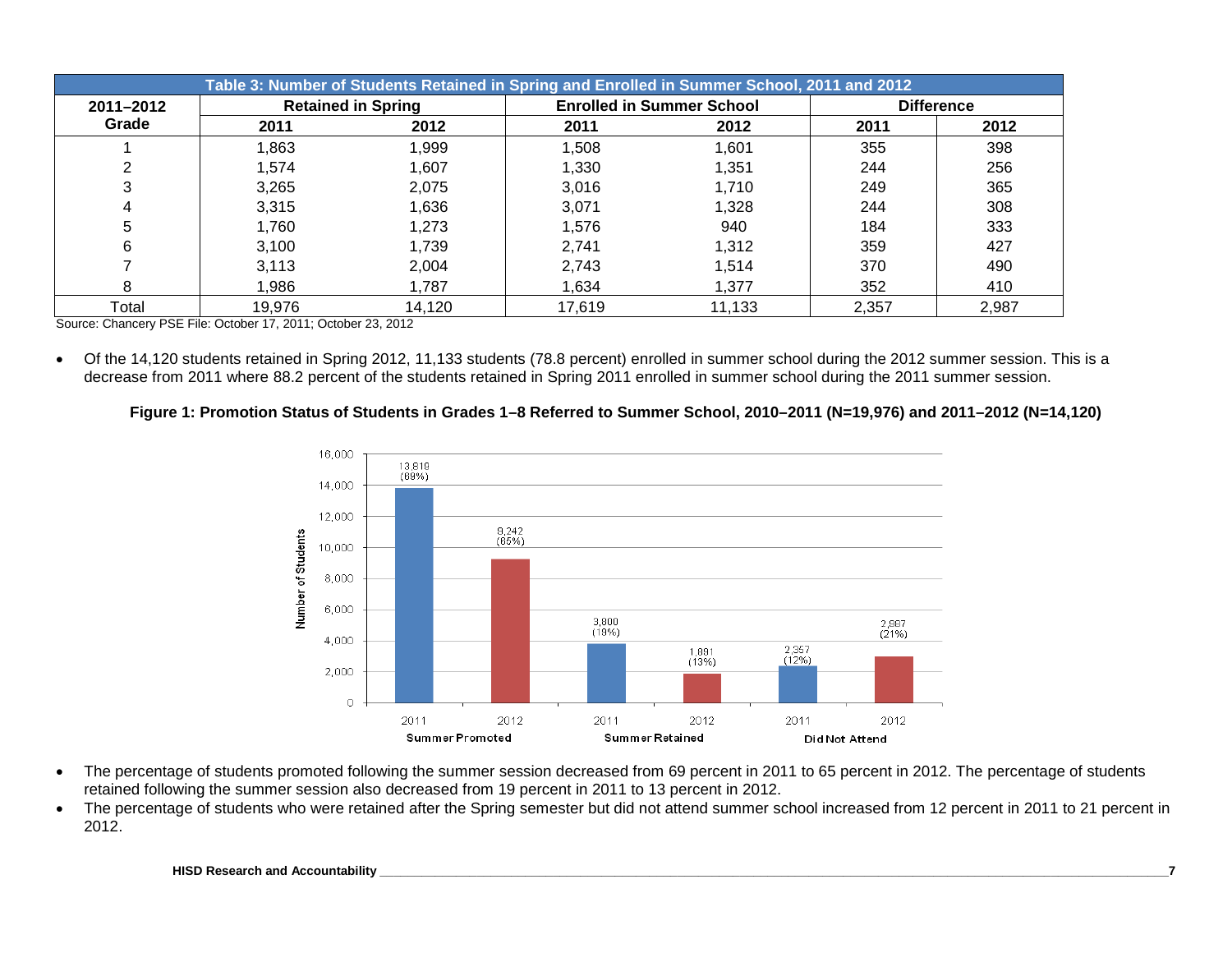|           | Table 4a: Title I Summer School Enrollment: All Students Attending for Promotion Standards and<br><b>Campus Enrichment</b> |        |                            |                          |      |     |                          |  |  |  |  |  |  |  |
|-----------|----------------------------------------------------------------------------------------------------------------------------|--------|----------------------------|--------------------------|------|-----|--------------------------|--|--|--|--|--|--|--|
| 2011-2012 | <b>Total</b>                                                                                                               |        | <b>Promotion Standards</b> | <b>Campus Enrichment</b> |      |     | <b>Special Education</b> |  |  |  |  |  |  |  |
| Grade     | N                                                                                                                          | N      | %                          | N                        | %    | N   | %                        |  |  |  |  |  |  |  |
| EE        | 83                                                                                                                         |        |                            | 21                       | 25.3 | 62  | 74.7                     |  |  |  |  |  |  |  |
| <b>PK</b> | 1,419                                                                                                                      | 21     | 1.5                        | 1,363                    | 96.1 | 35  | 2.5                      |  |  |  |  |  |  |  |
| KG        | 1,716                                                                                                                      | 43     | 2.5                        | 1,616                    | 94.2 | 57  | 3.3                      |  |  |  |  |  |  |  |
|           | 2,555                                                                                                                      | 1,580  | 61.8                       | 933                      | 36.5 | 42  | 1.6                      |  |  |  |  |  |  |  |
| 2         | 2,654                                                                                                                      | 1,336  | 50.3                       | 1,268                    | 47.8 | 50  | 1.9                      |  |  |  |  |  |  |  |
| 3         | 3,560                                                                                                                      | 1,692  | 47.5                       | 1,802                    | 50.6 | 66  | 1.9                      |  |  |  |  |  |  |  |
| 4         | 3,029                                                                                                                      | 1,319  | 43.5                       | 1,659                    | 54.8 | 51  | 1.7                      |  |  |  |  |  |  |  |
| 5         | 1,595                                                                                                                      | 933    | 58.5                       | 626                      | 39.2 | 36  | 2.3                      |  |  |  |  |  |  |  |
| 6         | 1,632                                                                                                                      | 1,253  | 76.8                       | 331                      | 20.3 | 48  | 2.9                      |  |  |  |  |  |  |  |
|           | 1,769                                                                                                                      | 1.407  | 79.5                       | 308                      | 17.4 | 54  | 3.1                      |  |  |  |  |  |  |  |
| 8         | 1,549                                                                                                                      | 1,275  | 82.3                       | 235                      | 15.2 | 39  | 2.5                      |  |  |  |  |  |  |  |
| Total     | 21,561                                                                                                                     | 10,859 | 50.4                       | 10,162                   | 47.1 | 540 | 2.5                      |  |  |  |  |  |  |  |

|                | Table 4b: Non-Title I Summer School Enrollment: All Students Attending for Promotion<br><b>Standards and Campus Enrichment</b> |     |                            |    |                          |    |                          |  |  |  |  |  |  |  |
|----------------|--------------------------------------------------------------------------------------------------------------------------------|-----|----------------------------|----|--------------------------|----|--------------------------|--|--|--|--|--|--|--|
| 2011-2012      | Total                                                                                                                          |     | <b>Promotion Standards</b> |    | <b>Campus Enrichment</b> |    | <b>Special Education</b> |  |  |  |  |  |  |  |
| Grade          | N                                                                                                                              | N   | %                          | N  | %                        | N  | %                        |  |  |  |  |  |  |  |
| EE.            | 19                                                                                                                             |     |                            | 13 | 68.4                     | 6  | 31.6                     |  |  |  |  |  |  |  |
| <b>PK</b>      |                                                                                                                                |     |                            |    | 100.0                    |    |                          |  |  |  |  |  |  |  |
| KG             | 26                                                                                                                             |     |                            | 22 | 84.6                     | 4  | 15.4                     |  |  |  |  |  |  |  |
|                | 34                                                                                                                             | 20  | 58.8                       | 9  | 26.5                     | 5  | 14.7                     |  |  |  |  |  |  |  |
| $\overline{2}$ | 30                                                                                                                             | 14  | 46.7                       | 12 | 40.0                     | 4  | 13.3                     |  |  |  |  |  |  |  |
| 3              | 35                                                                                                                             | 17  | 48.6                       | 8  | 22.9                     | 10 | 28.6                     |  |  |  |  |  |  |  |
| 4              | 24                                                                                                                             | 9   | 37.5                       | 9  | 37.5                     | 6  | 25.0                     |  |  |  |  |  |  |  |
| 5              | 25                                                                                                                             | 6   | 24.0                       | 18 | 72.0                     |    | 4.0                      |  |  |  |  |  |  |  |
| 6              | 150                                                                                                                            | 56  | 37.3                       | 90 | 60.0                     | 4  | 2.7                      |  |  |  |  |  |  |  |
|                | 168                                                                                                                            | 98  | 58.3                       | 65 | 38.7                     | 5  | 3.0                      |  |  |  |  |  |  |  |
| 8              | 111                                                                                                                            | 95  | 85.6                       | 13 | 11.7                     | 3  | 2.7                      |  |  |  |  |  |  |  |
| Total          | 629                                                                                                                            | 315 | 42.3                       | 48 | 7.6                      |    |                          |  |  |  |  |  |  |  |

Note: There were 23 students from Title I schools who received Special Education services and also did not meet promotion standards.

- The highest percentage of Title I and Non-Title I students attending summer school due to promotion standards were in grade 8.
- The highest percentage of Title I and Non-Title I students attending summer school due to campus enrichment were in grades pre-Kindergarten and Kindergarten.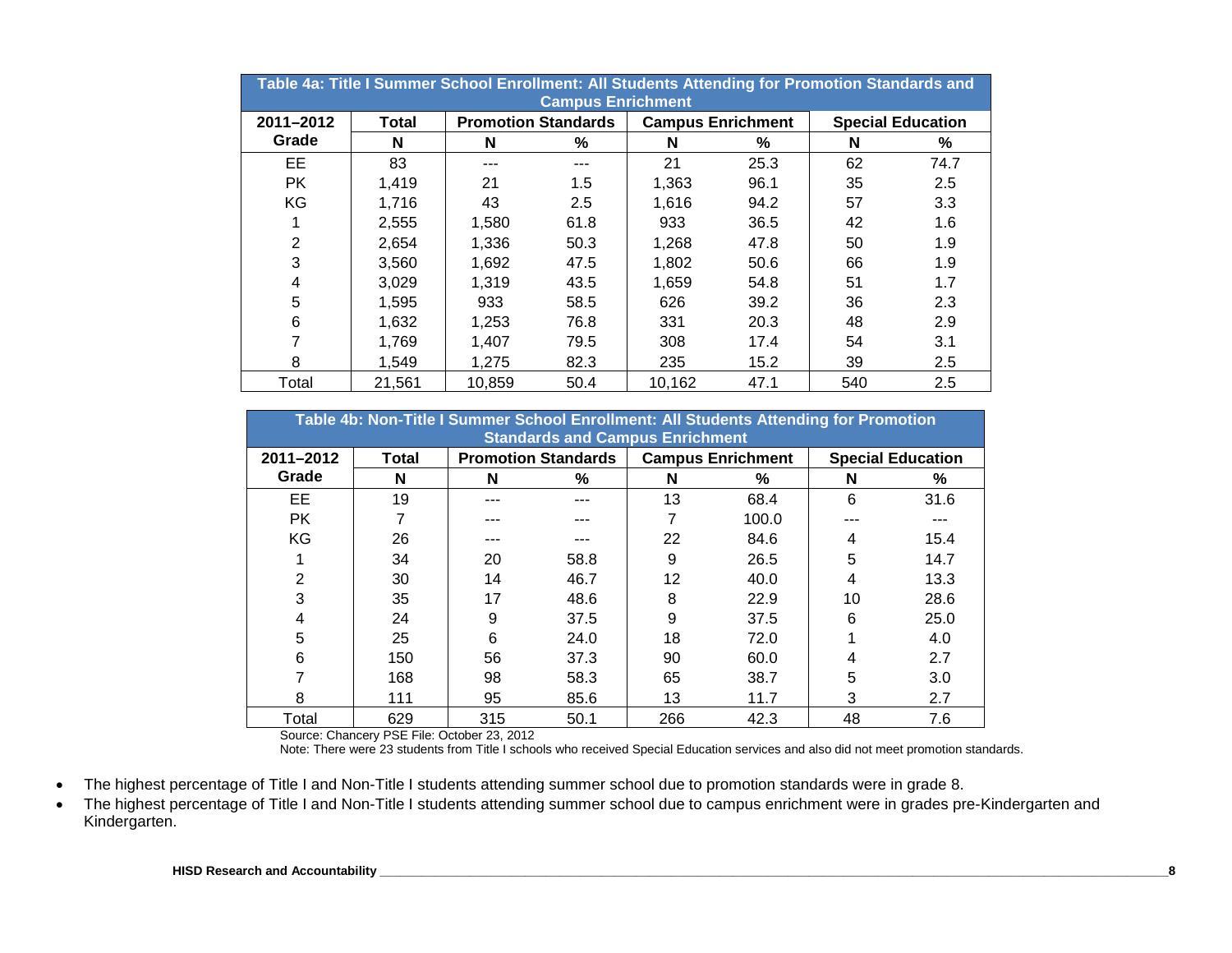| Table 5: Retained Students Enrolled Spring 2012 and Not Meeting Promotion Standards Criteria |        |             |      |                      |               |                           |      |  |  |  |  |  |  |
|----------------------------------------------------------------------------------------------|--------|-------------|------|----------------------|---------------|---------------------------|------|--|--|--|--|--|--|
| 2011-2012                                                                                    | Total  | <b>HFWE</b> |      | <b>Course Grades</b> |               | <b>Course Grades Only</b> |      |  |  |  |  |  |  |
| Grade                                                                                        |        | N           | %    | N                    | $\frac{9}{6}$ | N                         | %    |  |  |  |  |  |  |
|                                                                                              | 1,999  | 1,130       | 56.5 | 1,613                | 80.7          | 779                       | 39.0 |  |  |  |  |  |  |
| 2                                                                                            | 1,607  | 485         | 30.2 | 1,397                | 86.9          | 1.047                     | 65.2 |  |  |  |  |  |  |
| 3                                                                                            | 2,075  |             |      | 2,051                | 98.8          | 2,051                     | 98.8 |  |  |  |  |  |  |
| 4                                                                                            | 1,636  |             |      | 1,602                | 97.9          | 1,602                     | 97.9 |  |  |  |  |  |  |
| 5                                                                                            | 1,273  |             |      | 1.237                | 97.2          | 1.237                     | 97.2 |  |  |  |  |  |  |
| 6                                                                                            | 1,739  |             |      | 1,163                | 66.9          | 1,163                     | 66.9 |  |  |  |  |  |  |
|                                                                                              | 2,004  |             |      | 1,369                | 68.3          | 1,369                     | 68.3 |  |  |  |  |  |  |
| 8                                                                                            | 1,787  |             |      | 1,310                | 73.3          | 1,310                     | 73.3 |  |  |  |  |  |  |
| Total                                                                                        | 14,120 | 1,615       | 11.4 | 11,742               | 83.2          | 10,558                    | 74.8 |  |  |  |  |  |  |

Note: The total numbers of students are unduplicated counts. However, students may be counted in multiple criteria.

• Eighty-three percent of the students retained in Spring 2012 were retained because of their course grades. The percentages were especially high (> 97 percent) in grades 3–5.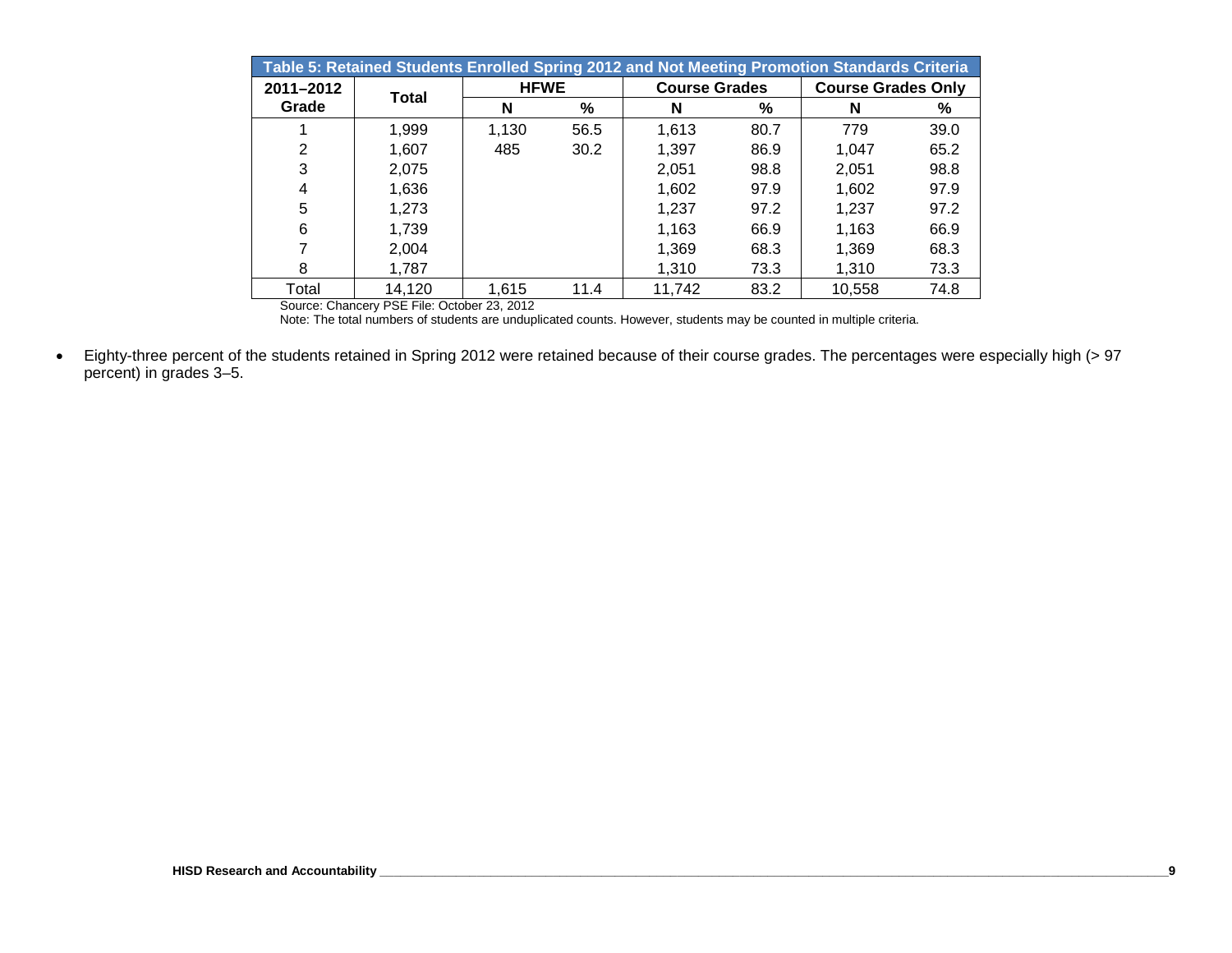|                    | Table 6a: Promotion Standards by Grade, Summer 2012 |                             |           |      |            |                           |          |            |           |      |            |                            |            |         |             |
|--------------------|-----------------------------------------------------|-----------------------------|-----------|------|------------|---------------------------|----------|------------|-----------|------|------------|----------------------------|------------|---------|-------------|
|                    |                                                     | <b>Total Unduplicated N</b> |           |      |            | <b>Committee Decision</b> |          |            |           |      |            | <b>Promotion Standards</b> |            |         |             |
| 2011-2012<br>Grade |                                                     |                             |           |      | % Promoted |                           |          | % Retained |           |      | % Promoted |                            | % Retained |         |             |
|                    | All                                                 | Title                       | Non-Title | All  | Title      | Non-Title                 | All      | ⊺itle l    | Non-Title | All  | Title      | Non-Title                  | All        | Title l | Non-Title I |
|                    | .601                                                | ,581                        | 20        | 21.3 | 21.4       |                           | ---      |            | ---       | 41.2 | 40.9       | 60.0                       | 37.5       | 37.6    | 30.0        |
|                    | ,351                                                | 1,337                       | 14        | 20.5 | 20.6       |                           | $- - -$  |            | ---       | 50.5 | 50.5       | 50.0                       | 29.0       | 28.9    | 35.7        |
| 3                  | .710                                                | 1,693                       | 17        | 16.5 | 16.3       | 35.3                      | $- - -$  | ---        | $- - -$   | 61.1 | 61.2       | 52.9                       | 22.4       | 22.5    |             |
|                    | .328                                                | 1,319                       | 9         | 18.9 | 18.9       |                           | ---      |            | $- - -$   | 67.6 | 67.7       | 55.6                       | 13.5       | 13.4    |             |
| 5                  | 940                                                 | 934                         | 6         | 18.0 | 18.0       |                           | $- - -$  |            | $-- -$    | 78.0 | 77.9       | 83.3                       | 4.0        | 4.1     | $- - -$     |
| 6                  | ,312                                                | 1,256                       | 56        | 38.4 | 38.9       | 26.8                      | $\cdots$ | ---        | $-- -$    | 52.7 | 52.8       | 51.8                       | 8.8        | 8.3     | 21.4        |
|                    | .514                                                | 1,416                       | 98        | 31.0 | 31.1       | 29.6                      | ---      |            | ---       | 60.8 | 61.0       | 58.2                       | 8.1        | 7.8     | 12.2        |
| 8                  | ,377                                                | 1,282                       | 95        | 30.8 | 30.0       | 42.1                      | $\cdots$ |            | $-- -$    | 64.9 | 66.0       | 50.5                       | 4.3        | 4.1     | 7.4         |
| Total              | 11,133                                              | 10,818                      | 315       | 24.4 | 24.2       | 30.8                      | $\cdots$ |            | $-- -$    | 58.6 | 58.7       | 54.6                       | 17.0       | 17.1    | 14.6        |

\* Fewer than 5 students identified

|                    | Table 6b: Promotion Standards by Grade, Summer 2011 |                             |           |      |            |                           |         |         |             |      |            |                            |      |            |             |
|--------------------|-----------------------------------------------------|-----------------------------|-----------|------|------------|---------------------------|---------|---------|-------------|------|------------|----------------------------|------|------------|-------------|
|                    |                                                     | <b>Total Unduplicated N</b> |           |      |            | <b>Committee Decision</b> |         |         |             |      |            | <b>Promotion Standards</b> |      |            |             |
| 2011-2012<br>Grade |                                                     |                             |           |      | % Promoted |                           |         |         | % Retained  |      | % Promoted |                            |      | % Retained |             |
|                    | All                                                 | Title                       | Non-Title | All  | Title      | Non-Title                 | All     | ا Title | Non-Title I | All  | Title      | Non-Title                  | All  | Title l    | Non-Title I |
|                    | .508                                                | 1,317                       | 191       | 18.2 | 17.3       | 24.6                      | ---     | ---     | ---         | 35.4 | 35.8       | 33.0                       | 46.4 | 46.9       | 42.4        |
|                    | .330                                                | 1,134                       | 196       | 22.7 | 22.9       | 21.4                      | $--$    | ---     | $---$       | 46.1 | 46.6       | 42.9                       | 31.2 | 30.4       | 35.7        |
| 3                  | 3,016                                               | 2,522                       | 494       | 33.9 | 34.1       | 32.8                      | ---     | ---     | ---         | 51.5 | 51.5       | 51.0                       | 14.7 | 14.4       | 16.2        |
|                    | 3,071                                               | 2,856                       | 215       | 35.1 | 34.5       | 43.3                      | ---     | ---     | ---         | 57.4 | 57.9       | 51.6                       | 7.5  | 7.6        | 5.1         |
| 5                  | .576                                                | 550, ا                      | 26        | 20.0 | 19.8       | 30.8                      | $- - -$ | ---     | $---$       | 21.9 | 21.8       | 26.9                       | 58.1 | 58.4       | 42.3        |
| 6                  | 2,741                                               | 2,701                       | 40        | 37.8 | 37.8       | 40.0                      | ---     | ---     | ---         | 56.4 | 56.5       | 55.0                       | 5.7  | 5.7        | 5.0         |
|                    | 2,743                                               | 2,717                       | 26        | 37.4 | 37.4       | 34.6                      | ---     | ---     | $---$       | 56.7 | 56.7       | 57.7                       | 5.9  | 5.9        | 7.7         |
| 8                  | .634                                                | 1,613                       | 21        | 27.8 | 27.9       | 23.8                      | $---$   | ---     | $---$       | 24.5 | 24.1       | 52.4                       | 47.7 | 48.0       | 23.8        |
| Total              | 17,619                                              | 16,410                      | ,209      | 31.3 | 31.2       | 31.6                      | ---     | ---     | $---$       | 47.2 | 47.2       | 46.7                       | 21.6 | 21.6       | 21.7        |

Source: Chancery PSE File: October 17, 2011

\* Fewer than 5 students identified

- At the end of Summer 2012, 24.4 percent of HISD students enrolled in summer school were promoted based on committee decision and 58.6 percent were promoted based on promotion standards. As compared to 2011, promotions based on committee decision decreased by 6.9 percentage points and promotions based on promotion standards increased by 11.4 percentage points.
- Both the percentages of Title I and Non-Title I students promoted by committee decision across grades decreased from 2011 to 2012 while the percentages for Title I and Non-Title I students promoted by promotion standards across grades increased from 2011 to 2012.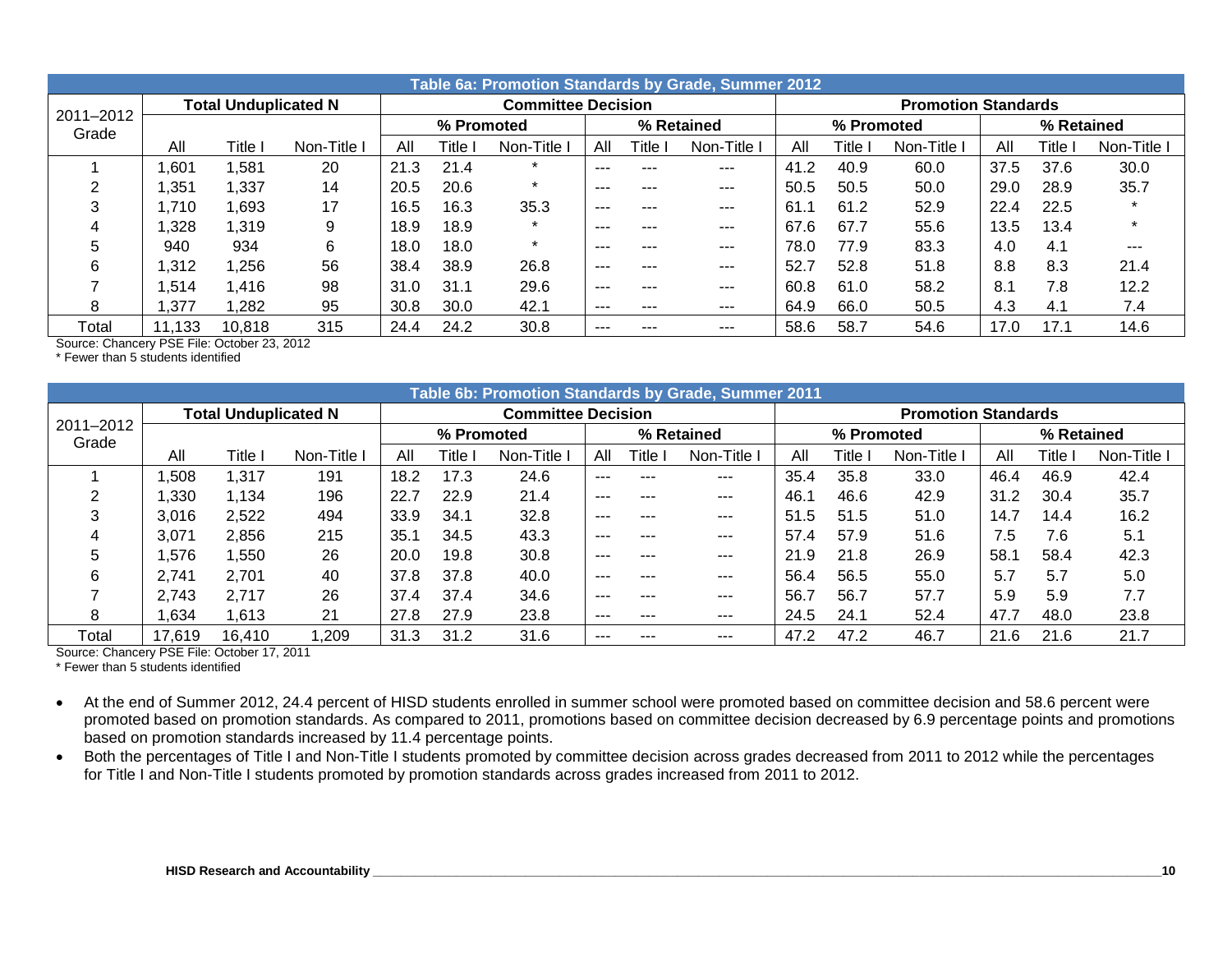|           | Table 7a: Promotion Standards by Grade, Cumulative 2012 |                             |           |      |            |                           |      |            |           |      |            |                            |     |            |             |
|-----------|---------------------------------------------------------|-----------------------------|-----------|------|------------|---------------------------|------|------------|-----------|------|------------|----------------------------|-----|------------|-------------|
| 2011-2012 |                                                         | <b>Total Unduplicated N</b> |           |      |            | <b>Committee Decision</b> |      |            |           |      |            | <b>Promotion Standards</b> |     |            |             |
| Grade     |                                                         |                             |           |      | % Promoted |                           |      | % Retained |           |      | % Promoted |                            |     | % Retained |             |
|           | All                                                     | Title                       | Non Title | All  | Γitle⊹     | Title<br>Non.             | All  | Title,     | Non Title | All  | Title.     | Non Title                  | All | Γitle⊹     | Non Title I |
|           | 17,210                                                  | 16.145                      | ,065      | 5.8  | 5.5        | 7.1                       | 0.1  | 0.         |           | 88.3 | 88.0       | 91.7                       | 5.7 | 6.0        | 1.0         |
|           | 16.561                                                  | 15.512                      | 049, ا    | 6.1  | 5.8        | 7.5                       | 0.1  | 0.1        | ---       | 89.9 | 89.8       | 90.9                       | 3.8 | 4.0        | 1.5         |
|           | 16.712                                                  | 15.490                      | 1,222     | 4.3  | 4.0        | 1.3                       | ÷    |            | $- - -$   | 91.5 | 92.1       | 83.4                       | 4.5 | 3.6        | 15.3        |
| 4         | 15.759                                                  | 14,675                      | .084      | 3.9  | 3.7        | 0.9                       | ---  |            | ---       | 93.2 | 94.1       | 81.3                       | 3.1 | 2.0        | 17.8        |
|           | 15.525                                                  | 14.367                      | ∣.158     | 3.7  | 3.4        | 0.7                       | < 0. | < 0.1      | $---$     | 94.1 | 95.4       | 78.0                       | 2.4 | 0.8        | 21.3        |
| 6         | 13.111                                                  | 12.005                      | Ⅰ.106     | 15.3 | 14.0       | 10.4                      | 0.1  | 0.1        |           | 81.0 | 82.8       | 60.5                       | 4.0 | 1.7        | 29.0        |
|           | 12.616                                                  | 11.433                      | ∣.183     | 16.6 | 15.1       | 12.7                      | 0.2  | 0.1        | 0.8       | 78.9 | 81.1       | 57.9                       | 4.7 | 2.2        | 28.7        |
| 8         | 12.608                                                  | 11.428                      | 1,180     | 19.9 | 18.0       | 17.0                      | 0.1  | 0.1        |           | 76.7 | 78.8       | 55.8                       | 3.6 | 1.2        | 26.9        |
| Total     | 120,102                                                 | 111,055                     | 9,047     | 8.7  | 8.1        | 7.2                       | 0.1  |            | 0.2       | 87.3 | 88.4       | 74.6                       | 4.0 | 2.8        | 18.0        |

\* Fewer than 5 students identified

|           |         |                             |             |      |            | Table 7b: Promotion Standards by Grade, Cumulative 2011 |       |            |           |      |            |                            |            |        |             |
|-----------|---------|-----------------------------|-------------|------|------------|---------------------------------------------------------|-------|------------|-----------|------|------------|----------------------------|------------|--------|-------------|
| 2011-2012 |         | <b>Total Unduplicated N</b> |             |      |            | <b>Committee Decision</b>                               |       |            |           |      |            | <b>Promotion Standards</b> |            |        |             |
| Grade     |         |                             |             |      | % Promoted |                                                         |       | % Retained |           |      | % Promoted |                            | % Retained |        |             |
|           | All     | Title                       | Non Title I | All  | Гitlе.     | Non Title                                               | All   | Title      | Non Title | All  | Title      | Non Title                  | All        | Γitle⊹ | Non Title I |
|           | 17,264  | 14.118                      | 3,146       | 5.9  | 5.8        | 6.2                                                     | 0.1   | < 0.1      | 0.2       | 88.0 | 87.7       | 89.6                       | 6.0        | 6.5    | 4.0         |
|           | 16,966  | 13,473                      | 3,493       | 6.3  | 6.4        | 5.8                                                     | < 0.1 | < 0.1      | 0.1       | 89.8 | 89.4       | 91.2                       | 3.8        | 4.1    | 2.9         |
|           | 16.352  | 12.612                      | 3.740       | 11.1 | 11.3       | 10.7                                                    | 0.1   | < 0.1      | 0.2       | 84.6 | 84.3       | 85.9                       | 4.2        | 4.4    | 3.2         |
|           | 16.171  | 13.977                      | 2.194       | 12.5 | 12.0       | 15.3                                                    | < 0.1 | < 0.1      | $---$     | 84.6 | 84.8       | 83.0                       | 2.9        | 3.1    | 1.7         |
|           | 15.202  | 13.917                      | 1,285       | 8.5  | 7.8        | 16.3                                                    | 0.1   | 0.1        | 0.4       | 84.3 | 84.6       | 80.5                       | 7.2        | 7.6    | 2.8         |
|           | 12.641  | 12.185                      | 456         | 22.4 | 21.9       | 37.9                                                    | < 0.1 | < 0.1      | $- - -$   | 73.5 | 74.2       | 53.9                       | 4.0        | 3.9    | 8.1         |
|           | 12.551  | 12.107                      | 444         | 24.4 | 23.9       | 37.4                                                    | 0.1   | 0.1        | $---$     | 71.4 | 72.1       | 51.8                       | 4.2        | 3.9    | 10.8        |
| 8         | 12,620  | 12.204                      | 416         | 24.0 | 23.3       | 45.9                                                    | < 0.1 |            |           | 67.0 | 67.8       | 43.8                       | 8.9        | 8.9    | 10.1        |
| Total     | 119,767 | 104,593                     | 15,174      | 13.5 | 13.6       | 12.4                                                    | 0.1   | < 0.1      | 0.1       | 81.4 | 81.0       | 83.9                       | 5.1        | 5.3    | 3.6         |

Source: Chancery PSE File: October 17, 2011

\* Fewer than 5 students identified

• Overall, the cumulative promotion rate based on committee decision decreased from 13.5 percent in 2011 to 8.7 percent in 2012. The promotion rate based on promotion standards increased from 81.4 percent in 2011 to 87.3 percent in 2012.

• Both the percentages of Title I and Non-Title I students promoted by committee decision decreased from 2011 to 2012.

• The percentage of Title I students promoted by promotion standards across grades increased from 2011 to 2012, but the percentage of Non-Title I students promoted by promotion standards decreased from 83.9 percent in 2011 to 74.6 percent in 2012.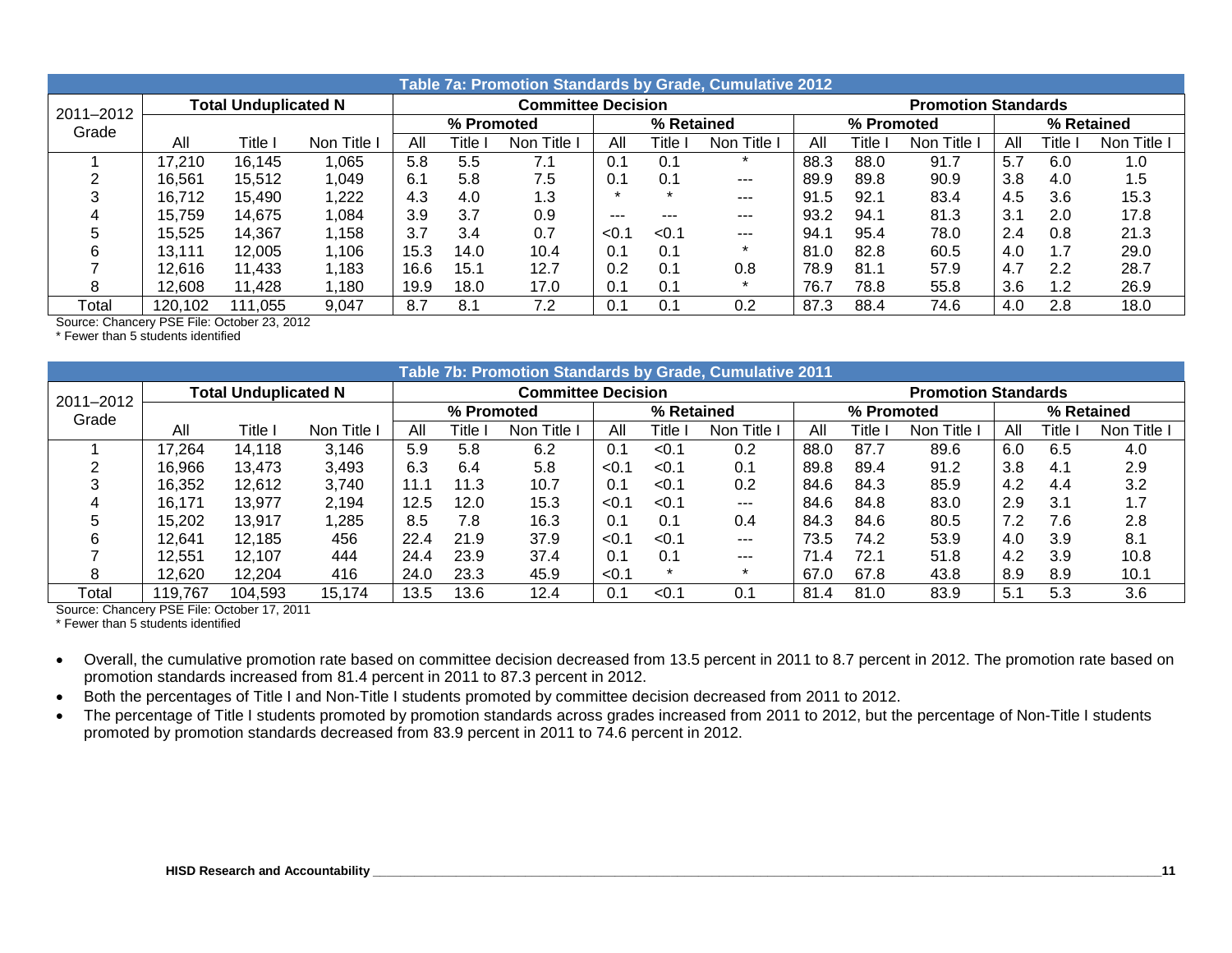### **Figure 2: Promotion Status of Students in Grades 1–8 Based on Promotion Standards and Committee Decisions, 2010–2011 (N=119,767) and 2011–2012 (N=120,102)**



- Overall, the percentage of students promoted increased from 95 percent in 2011 to 96 percent in 2012.
- The percentage of students promoted in the Spring increased from 83 percent in 2011 to 88 percent in 2012, and the percentage of students promoted in the Summer also increased by 5 percentage points from 78 percent in 2011 to 83 percent in 2012.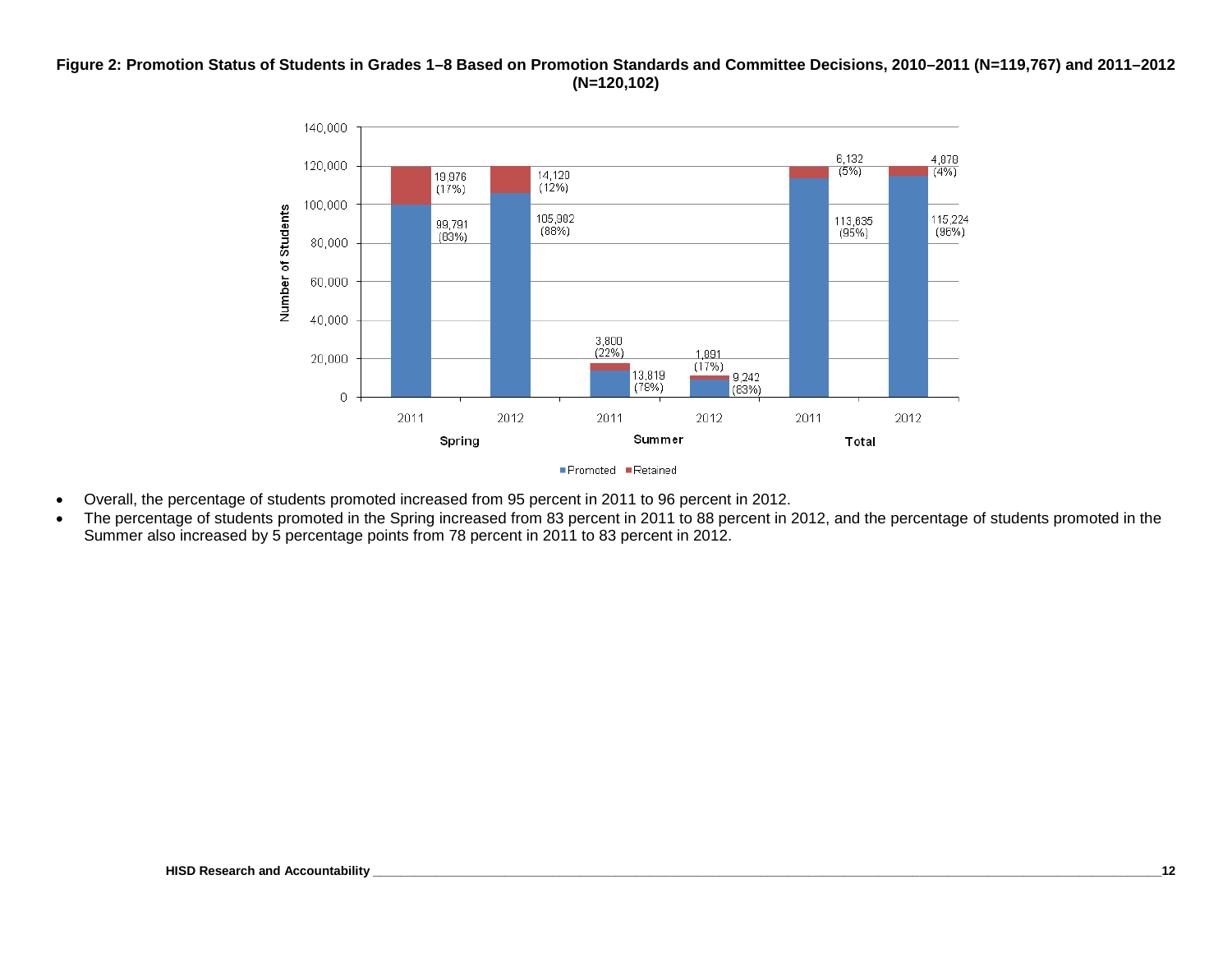### **Figure 3: Promotion Status of Students in Grades 1–8 by Promotion Standards and Committee Decisions, 2010–2011 (N=119,767) and 2011–2012 (N=120,102)**



- The percentage of students promoted by promotion standards increased from 81 percent in 2011 to 87 percent in 2012, and the percentage of students promoted by committee decision decreased from 13 percent in 2011 to 9 percent in 2012.
- The percentage of students retained by promotion standards decreased from 5 percent in 2011 to 4 percent in 2012.

|                             |                 |       |           |                 |        | <b>Table 8: Promotion Status Based on Committee Decisions</b> |       |           |                 |        |
|-----------------------------|-----------------|-------|-----------|-----------------|--------|---------------------------------------------------------------|-------|-----------|-----------------|--------|
|                             |                 |       | 2010-2011 |                 |        |                                                               |       | 2011-2012 |                 |        |
|                             | <b>Promoted</b> |       |           | <b>Retained</b> | Total  | <b>Promoted</b>                                               |       |           | <b>Retained</b> | Total  |
| <b>Committee</b>            |                 |       |           |                 |        |                                                               |       |           |                 |        |
| <b>Decision</b>             | N               | %     | N         | %               | N      | N                                                             | %     | N         | %               | N      |
| ARD                         | 3,584           | 99.5  | 19        | 0.5             | 3,603  | 1,888                                                         | 99.3  | 13        | 0.7             | 1,901  |
| Attendance                  | 2,987           | 99.7  | 10        | 0.3             | 2,997  | 3,516                                                         | 99.6  | 13        | 0.4             | 3,529  |
| Grade Placement             | 9,241           | 99.6  | 39        | 0.4             | 9,280  | 4.905                                                         | 98.9  | 57        | 1.1             | 4,962  |
| Not Enrolled in             |                 |       |           |                 |        |                                                               |       |           |                 |        |
| <b>TAKS</b>                 | 13              | 100.0 | 0         | 0.0             | 13     |                                                               |       |           |                 |        |
| Principal Plan              | 70              | 100.0 | 0         | 0.0             | 70     | 26                                                            | 100.0 | $\Omega$  | 0.0             | 26     |
| School Waiver               | 251             | 100.0 | 0         | 0.0             | 251    |                                                               |       |           |                 |        |
| Total<br>--- --<br>$\sim$ . | 16,146          | 99.6  | 68        | 0.4             | 16,214 | 10.335                                                        | 99.2  | 83        | 0.8             | 10,418 |

Source: Chancery PSE File: October 17, 2011; October 23, 2012

- The total number of committee decisions decreased by 5,796 from 2011 to 2012.
- Grade placement committee decisions accounted for the largest percentage of committee decisions in 2011 and 2012.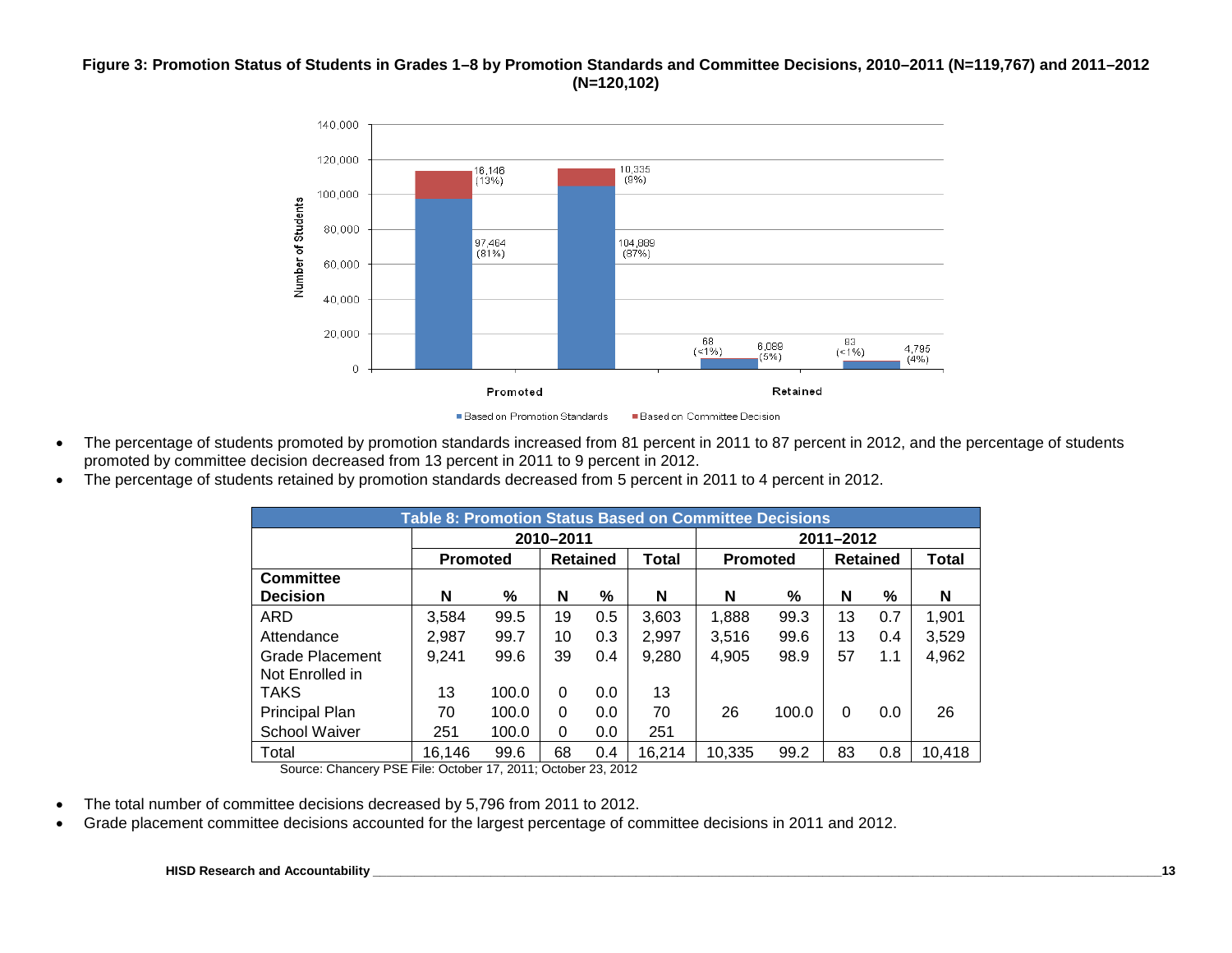|           | Table 9: Promotion Status Based on Actual Fall Status, 2011-2012 |                 |      |                 |      |
|-----------|------------------------------------------------------------------|-----------------|------|-----------------|------|
| 2011-2012 | Total                                                            | <b>Promoted</b> |      | <b>Retained</b> |      |
| Grade     | N                                                                | N               | %    | N               | $\%$ |
|           | 15,532                                                           | 14,789          | 95.2 | 743             | 4.8  |
| 2         | 14,970                                                           | 14,521          | 97.0 | 449             | 3.0  |
| 3         | 15,025                                                           | 14,627          | 97.4 | 398             | 2.6  |
| 4         | 14,066                                                           | 13,874          | 98.6 | 192             | 1.4  |
| 5         | 12,105                                                           | 12,054          | 99.6 | 51              | 0.4  |
| 6         | 11,796                                                           | 11,679          | 99.0 | 117             | 1.0  |
|           | 11,385                                                           | 11,237          | 98.7 | 148             | 1.3  |
| 8         | 10,695                                                           | 10,634          | 99.4 | 61              | 0.6  |
| Total     | 105,574                                                          | 103,415         | 98.0 | 2,159           | 2.0  |

Note: Records with errors and students not returning were not included.

• Based on actual Fall 2012 grade levels, 98 percent of the students were promoted and 2 percent were retained.

### **Figure 4: Promotion Status of Students in Grades 1–8 Based on Actual Fall Status, 2010–2011 (N=119,767) and 2011–2012 (N=120,102)**



• Based on actual Fall 2012 grade levels, the percentage of students promoted, retained, and not returning stayed the same from 2011: 86 percent were promoted, 2 percent were retained, and 12 percent did not return.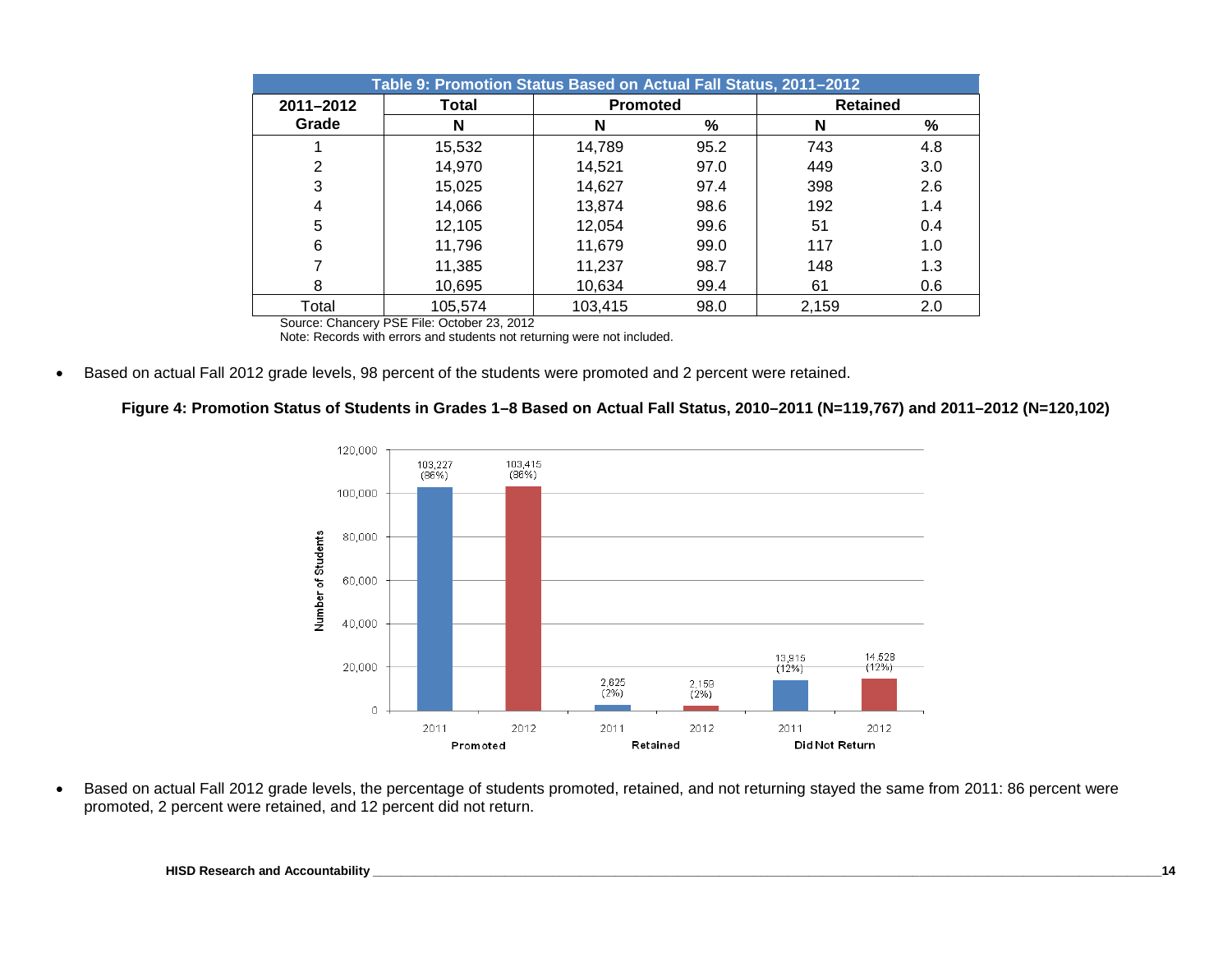|                           | Table 10a. Fall 2012 Students in Grades 1–8 who were Retained 2 or more Times in HISD in Grades 1–8 Since 2002 |       |                                        |                     |                                                                         |        |                          |                    |                                 |        |                 |                  |                  |  |
|---------------------------|----------------------------------------------------------------------------------------------------------------|-------|----------------------------------------|---------------------|-------------------------------------------------------------------------|--------|--------------------------|--------------------|---------------------------------|--------|-----------------|------------------|------------------|--|
| <b>Fall 2012</b><br>Grade | American<br>Indian or<br>Alaskan<br><b>Native</b>                                                              | Asian | <b>Black or</b><br>African<br>American | Hispanic/<br>Latino | <b>Native</b><br>Hawaiian or<br><b>Other Pacific</b><br><b>Islander</b> | White  | Two<br>or<br><b>More</b> | <b>Unspecified</b> | <b>Total</b><br><b>Retained</b> | # LEP  | %<br><b>LEP</b> | #<br><b>SpEd</b> | %<br><b>SpEd</b> |  |
|                           |                                                                                                                |       | 2                                      | 6                   |                                                                         |        |                          |                    | 8                               | 3      | 37.5            |                  | 12.5             |  |
| $\mathcal{P}$             |                                                                                                                |       | 20                                     | 10                  |                                                                         |        |                          |                    | 32                              | 8      | 25.0            | 6                | 18.8             |  |
| 3                         |                                                                                                                |       | 26                                     | 23                  |                                                                         |        |                          | 2                  | 51                              | 21     | 41.2            | 5                | 9.8              |  |
|                           |                                                                                                                |       | 30                                     | 42                  |                                                                         | 3      |                          | $\mathfrak{p}$     | 77                              | 31     | 40.3            | 11               | 14.3             |  |
| 5                         |                                                                                                                |       | 45                                     | 69                  |                                                                         |        |                          | 4                  | 119                             | 49     | 41.2            | 38               | 31.9             |  |
| 6                         |                                                                                                                |       | 82                                     | 123                 |                                                                         |        |                          | 3                  | 209                             | 78     | 37.3            | 76               | 36.4             |  |
|                           |                                                                                                                | 2     | 97                                     | 165                 |                                                                         |        |                          | 12                 | 278                             | 101    | 36.3            | 80               | 28.8             |  |
| 8                         |                                                                                                                |       | 102                                    | 204                 |                                                                         | 4      |                          | 4                  | 316                             | 112    | 35.4            | 106              | 33.5             |  |
| <b>Total Retained</b>     | $\mathbf{2}$                                                                                                   | 4     | 404                                    | 642                 | 0                                                                       | 10     |                          | 27                 | 1,090                           | 403    | 37.0            | 323              | 29.6             |  |
| <b>Total Enroll.</b>      | 249                                                                                                            | 4,085 | 29,139                                 | 76,332              | 111                                                                     | 10,060 | ,006                     | N/A                | 120,982                         | 40,520 | 33.5            | 9,707            | 8.0              |  |
| % Retained                | 0.8                                                                                                            | 0.1   | 1.4                                    | 0.8                 | 0.0                                                                     | 0.1    | 0.1                      | $- -$              | 0.9                             | 1.0    |                 | 3.3              |                  |  |

Note: Retained students were retained during HISD enrollment. Enrollment may not have been continuous.

|                           | Table 10b. Fall 2011 Students in Grades 1–8 who were Retained 2 or more Times in HISD in Grades 1–8 Since 2002 |                |                                        |                     |                                                                         |        |                          |                    |                                 |        |                 |                  |                  |
|---------------------------|----------------------------------------------------------------------------------------------------------------|----------------|----------------------------------------|---------------------|-------------------------------------------------------------------------|--------|--------------------------|--------------------|---------------------------------|--------|-----------------|------------------|------------------|
| <b>Fall 2011</b><br>Grade | American<br>Indian or<br>Alaskan<br><b>Native</b>                                                              | Asian          | <b>Black or</b><br>African<br>American | Hispanic/<br>Latino | <b>Native</b><br>Hawaiian or<br><b>Other Pacific</b><br><b>Islander</b> | White  | Two<br>or<br><b>More</b> | <b>Unspecified</b> | <b>Total</b><br><b>Retained</b> | #LEP   | %<br><b>LEP</b> | #<br><b>SpEd</b> | %<br><b>SpEd</b> |
|                           |                                                                                                                |                | 4                                      | 6                   |                                                                         |        |                          |                    | 13                              | 6      | 46.2            | 3                | 23.1             |
| 2                         |                                                                                                                |                | 17                                     | 8                   |                                                                         | 2      |                          |                    | 27                              | 6      | 22.2            | 9                | 33.3             |
| 3                         |                                                                                                                |                | 31                                     | 44                  |                                                                         | 3      |                          |                    | 78                              | 30     | 38.5            | 13               | 16.7             |
| 4                         |                                                                                                                |                | 54                                     | 69                  |                                                                         |        |                          | 3                  | 126                             | 51     | 40.5            | 47               | 37.3             |
| 5                         |                                                                                                                |                | 69                                     | 119                 |                                                                         | 2      |                          |                    | 191                             | 76     | 39.8            | 79               | 41.4             |
| 6                         |                                                                                                                | $\overline{2}$ | 117                                    | 185                 |                                                                         | 4      |                          |                    | 309                             | 107    | 34.6            | 96               | 31.1             |
|                           |                                                                                                                |                | 123                                    | 240                 |                                                                         | 5      |                          | 5                  | 374                             | 126    | 33.7            | 115              | 30.7             |
| 8                         |                                                                                                                |                | 109                                    | 249                 |                                                                         | 10     |                          | 9                  | 378                             | 112    | 29.6            | 129              | 34.1             |
| <b>Total</b>              |                                                                                                                |                |                                        |                     |                                                                         |        |                          |                    |                                 |        |                 |                  |                  |
| <b>Retained</b>           | $\mathbf{2}$                                                                                                   | 3              | 524                                    | 920                 | O                                                                       | 27     |                          | 19                 | 1,496                           | 514    | 34.4            | 491              | 32.8             |
| Total Enroll.             | 259                                                                                                            | 3,910          | 29,614                                 | 75,962              | 93                                                                      | 10,211 | 944                      | N/A                | 120,993                         | 40,473 | 33.5            | 9,457            | 7.8              |
| % Retained                | 0.8                                                                                                            | 0.1            | 1.8                                    | 1.2                 | 0.0                                                                     | 0.3    | 0.1                      | $- -$              | 1.2                             | 1.3    |                 | 5.2              |                  |

Source: Chancery: December 11, 2012

Note: Retained students were retained during HISD enrollment. Enrollment may not have been continuous.

• 1,090 (0.9%) of students enrolled in grades 1-8 in HISD this fall had been retained in HISD two or more times during the last 10 years compared to 1,496  $(1.2\%)$  of the Fall 2011 students.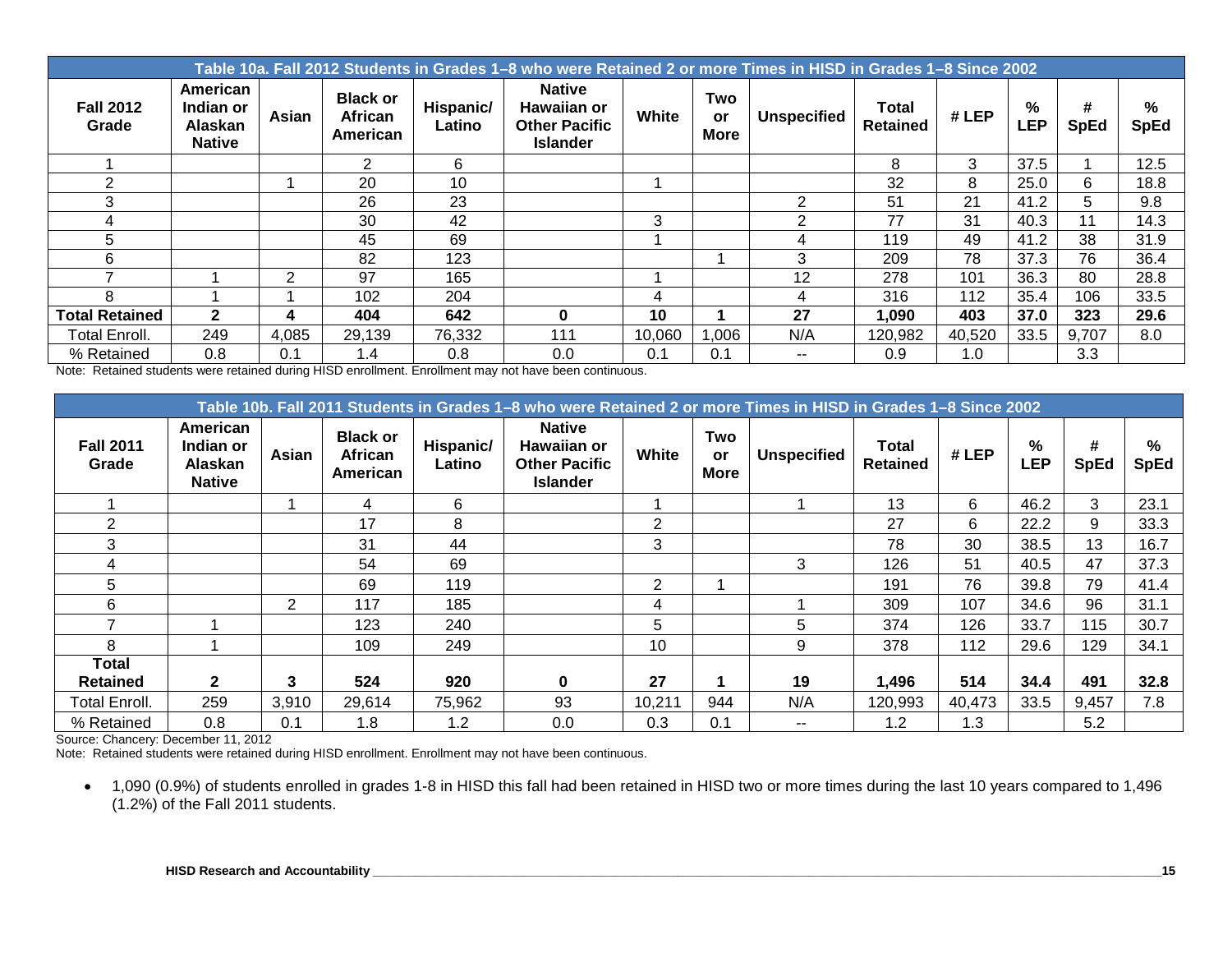|                           | Table 11a. Fall 2012 Students in Grades 1–8 who were Retained in 2012 and One Additional Time in HISD in Grades 1-8 Since 2002 |       |                                        |                        |                                                                                   |        |                                 |                    |         |                |          |                |                  |
|---------------------------|--------------------------------------------------------------------------------------------------------------------------------|-------|----------------------------------------|------------------------|-----------------------------------------------------------------------------------|--------|---------------------------------|--------------------|---------|----------------|----------|----------------|------------------|
| <b>Fall 2012</b><br>Grade | American<br>Indian or<br>Alaskan<br><b>Native</b>                                                                              | Asian | <b>Black or</b><br>African<br>American | <b>Hispanic/Latino</b> | <b>Native</b><br><b>Hawaiian</b><br>or Other<br><b>Pacific</b><br><b>Islander</b> | White  | Two<br><b>or</b><br><b>More</b> | <b>Unspecified</b> | Total   | #LEP           | %<br>LEP | # SpEd         | %<br><b>SpEd</b> |
|                           |                                                                                                                                |       | 2                                      | 6                      |                                                                                   |        |                                 |                    | 8       | 3              | 37.5     |                | 12.5             |
| 2                         |                                                                                                                                |       | 17                                     | 8                      |                                                                                   |        |                                 |                    | 27      | $\overline{ }$ | 25.9     | 5              | 18.5             |
| 3                         |                                                                                                                                |       | 13                                     | 13                     |                                                                                   |        |                                 | $\overline{2}$     | 28      | 12             | 42.9     |                | 0.0              |
| 4                         |                                                                                                                                |       | 6                                      | 6                      |                                                                                   |        |                                 | 2                  | 14      | 4              | 28.6     | 2              | 14.3             |
| 5                         |                                                                                                                                |       |                                        | 7                      |                                                                                   |        |                                 | 2                  | 10      | $\overline{2}$ | 20.0     |                | 0.0              |
| 6                         |                                                                                                                                |       | 19                                     | 22                     |                                                                                   |        |                                 | 2                  | 43      | 11             | 25.6     | 5              | 11.6             |
| ⇁                         |                                                                                                                                |       | 16                                     | 36                     |                                                                                   |        |                                 | 4                  | 57      | 23             | 40.4     | $\overline{7}$ | 12.3             |
| 8                         |                                                                                                                                |       | 10                                     | 15                     |                                                                                   |        |                                 |                    | 26      | $\overline{ }$ | 26.9     | 12             | 46.2             |
| <b>Total Retained</b>     |                                                                                                                                |       | 84                                     | 113                    | $\bf{0}$                                                                          |        | $\bf{0}$                        | 13                 | 213     | 69             | 32.4     | 32             | 15.0             |
| <b>Total Enroll.</b>      | 249                                                                                                                            | 4,085 | 29,139                                 | 76,332                 | 111                                                                               | 10,060 | ,006                            | N/A                | 120,982 | 40,520         | 33.5     | 9,707          | 8.0              |
| % Retained                | 0.4                                                                                                                            | < 0.1 | 0.3                                    | 0.1                    | 0.0                                                                               | < 0.1  | < 0.1                           | $- -$              | 0.2     | 0.2            |          | 0.3            |                  |

Note: Retained students were retained during HISD enrollment. Enrollment may not have been continuous.

|                       |                                                   |       |                                        | Table 11b. Fall 2011 Students in Grades 1-8 who were Retained in 2011 and One Additional Time in HISD in Grades 1-8 Since 2002 |                                                                                   |                |                                 |                          |                                 |        |                 |                 |                  |
|-----------------------|---------------------------------------------------|-------|----------------------------------------|--------------------------------------------------------------------------------------------------------------------------------|-----------------------------------------------------------------------------------|----------------|---------------------------------|--------------------------|---------------------------------|--------|-----------------|-----------------|------------------|
| Fall 2011 Grade       | American<br>Indian or<br>Alaskan<br><b>Native</b> | Asian | <b>Black or</b><br>African<br>American | Hispanic/Latino                                                                                                                | <b>Native</b><br><b>Hawaiian</b><br>or Other<br><b>Pacific</b><br><b>Islander</b> | White          | Two<br><b>or</b><br><b>More</b> | <b>Unspecified</b>       | <b>Total</b><br><b>Retained</b> | # LEP  | %<br><b>LEP</b> | # SpEd          | %<br><b>SpEd</b> |
|                       |                                                   |       | 4                                      | 6                                                                                                                              |                                                                                   |                |                                 |                          | 13                              | 6      | 46.2            | 3               | 23.1             |
| 2                     |                                                   |       | 12                                     |                                                                                                                                |                                                                                   | $\overline{2}$ |                                 |                          | 21                              | 6      | 28.6            | 7               | 33.3             |
| 3                     |                                                   |       | 20                                     | 27                                                                                                                             |                                                                                   | 2              |                                 |                          | 49                              | 17     | 34.7            | 5.              | 10.2             |
| 4                     |                                                   |       | 9                                      | 13                                                                                                                             |                                                                                   |                |                                 |                          | 23                              | 10     | 43.5            | 3               | 13               |
| 5                     |                                                   |       |                                        | 14                                                                                                                             |                                                                                   |                |                                 |                          | 22                              | 11     | 50.0            |                 | 4.5              |
| 6                     |                                                   |       | 23                                     | 52                                                                                                                             |                                                                                   | $\overline{2}$ |                                 |                          | 77                              | 32     | 41.6            | 12 <sup>2</sup> | 15.6             |
|                       |                                                   |       | 36                                     | 50                                                                                                                             |                                                                                   | 2              |                                 | 3                        | 91                              | 26     | 28.6            | 11              | 12.1             |
| 8                     |                                                   |       | 8                                      | 18                                                                                                                             |                                                                                   | 3              |                                 | 5                        | 34                              | 6      | 17.6            | 6               | 17.6             |
| <b>Total Retained</b> | $\bf{0}$                                          |       | 119                                    | 187                                                                                                                            | $\bf{0}$                                                                          | 13             | 0                               | 10                       | 330                             | 114    | 34.5            | 48              | 14.5             |
| <b>Total Enroll.</b>  | 259                                               | 3,910 | 29,614                                 | 75,962                                                                                                                         | 93                                                                                | 10,211         | 944                             | N/A                      | 120,993                         | 40,473 |                 | 9,457           | 7.8              |
| % Retained            | 0.0                                               | < 0.1 | 0.4                                    | 0.2                                                                                                                            | 0.0                                                                               | 0.1            | 0.0                             | $\overline{\phantom{a}}$ | 0.3                             | 0.3    |                 | 0.5             |                  |

Source: Chancery: December 11, 2012

Note: Retained students were retained during HISD enrollment. Enrollment may not have been continuous.

• 213 (0.2%) of current retainees in grades 1-8 have been retained previously in HISD in comparison to 330 (0.3%) of the Fall 2011 retainees.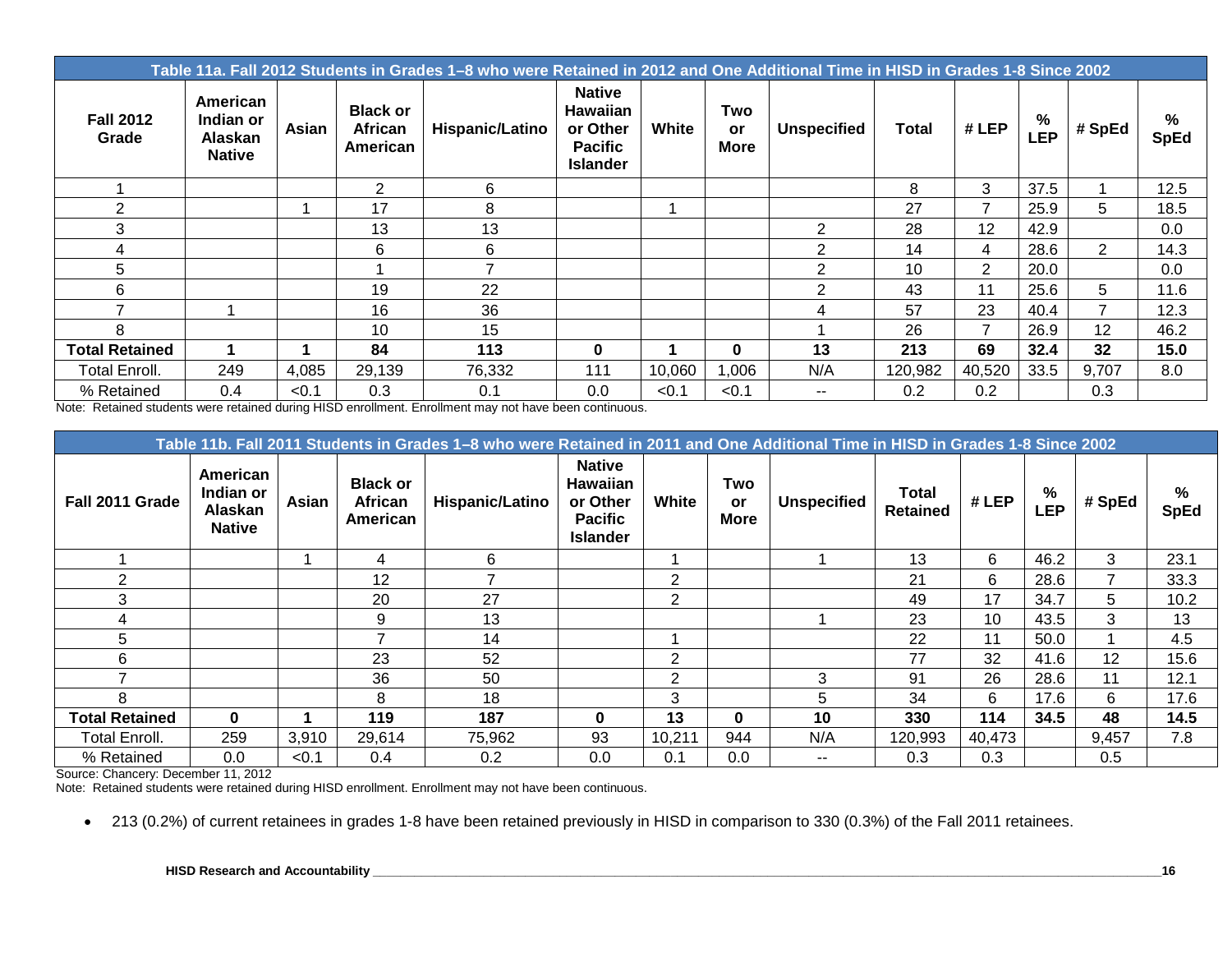|                 | Table 12a. Fall 2012 Students in Grades 1-8 who are 2 or more Years Over Age |                            |                            |      |         |         |         |  |  |  |  |  |  |
|-----------------|------------------------------------------------------------------------------|----------------------------|----------------------------|------|---------|---------|---------|--|--|--|--|--|--|
| Fall 2012 Grade | # Enrolled                                                                   | # Overage<br>$(2 + Years)$ | % Overage<br>$(2 + Years)$ | #LEP | $%$ LEP | # SpEdu | % SpEdu |  |  |  |  |  |  |
|                 | 17,328                                                                       | 42                         | 0.2                        | 13   | 31.0    | 11      | 26.2    |  |  |  |  |  |  |
| っ               | 16,668                                                                       | 105                        | 0.6                        | 31   | 29.5    | 21      | 20.0    |  |  |  |  |  |  |
|                 | 16,336                                                                       | 156                        | 1.0                        | 51   | 32.7    | 33      | 21.2    |  |  |  |  |  |  |
| 4               | 16,111                                                                       | 229                        | 1.4                        | 92   | 40.2    | 46      | 20.1    |  |  |  |  |  |  |
| 5               | 15,219                                                                       | 318                        | 2.1                        | 126  | 39.6    | 105     | 33.0    |  |  |  |  |  |  |
| 6               | 13,507                                                                       | 469                        | 3.5                        | 156  | 33.3    | 136     | 29.0    |  |  |  |  |  |  |
|                 | 13,134                                                                       | 530                        | 4.0                        | 153  | 28.9    | 108     | 20.4    |  |  |  |  |  |  |
| 8               | 12,463                                                                       | 509                        | 4.1                        | 168  | 33.0    | 136     | 26.7    |  |  |  |  |  |  |
| <b>Total</b>    | 120,766                                                                      | 2,358                      | 2.0                        | 790  | 33.5    | 596     | 25.3    |  |  |  |  |  |  |

|                 | Table 12b. Fall 2011 Students in Grades 1-8 who were 2 or more Years Over Age |                            |                            |      |       |         |         |  |  |  |  |  |  |
|-----------------|-------------------------------------------------------------------------------|----------------------------|----------------------------|------|-------|---------|---------|--|--|--|--|--|--|
| Fall 2011 Grade | # Enrolled                                                                    | # Overage<br>$(2 + Years)$ | % Overage<br>$(2 + Years)$ | #LEP | % LEP | # SpEdu | % SpEdu |  |  |  |  |  |  |
|                 | 17,228                                                                        | 46                         | 0.3                        | 14   | 30.4  | 10      | 21.7    |  |  |  |  |  |  |
| 2               | 16,533                                                                        | 115                        | 0.7                        | 26   | 22.6  | 17      | 14.8    |  |  |  |  |  |  |
| 3               | 16,675                                                                        | 203                        | 1.2                        | 62   | 30.5  | 30      | 14.8    |  |  |  |  |  |  |
| 4               | 15,793                                                                        | 337                        | 2.1                        | 96   | 28.5  | 87      | 25.8    |  |  |  |  |  |  |
| 5               | 15,552                                                                        | 456                        | 2.9                        | 126  | 27.6  | 112     | 24.6    |  |  |  |  |  |  |
| 6               | 13,317                                                                        | 575                        | 4.3                        | 165  | 28.7  | 136     | 23.7    |  |  |  |  |  |  |
|                 | 12,658                                                                        | 682                        | 5.4                        | 218  | 32.0  | 154     | 22.6    |  |  |  |  |  |  |
| 8               | 12,460                                                                        | 648                        | 5.2                        | 198  | 30.6  | 161     | 24.8    |  |  |  |  |  |  |
| Total           | 120,216                                                                       | 3,062                      | 2.5                        | 905  | 29.6  | 707     | 23.1    |  |  |  |  |  |  |

Source: Chancery: December 11, 2012

• Of the current students in grades 1-8, 2,358 (2.0%) are two or more years over age for their grade compared to 3,062 (2.5%) in the fall of 2011.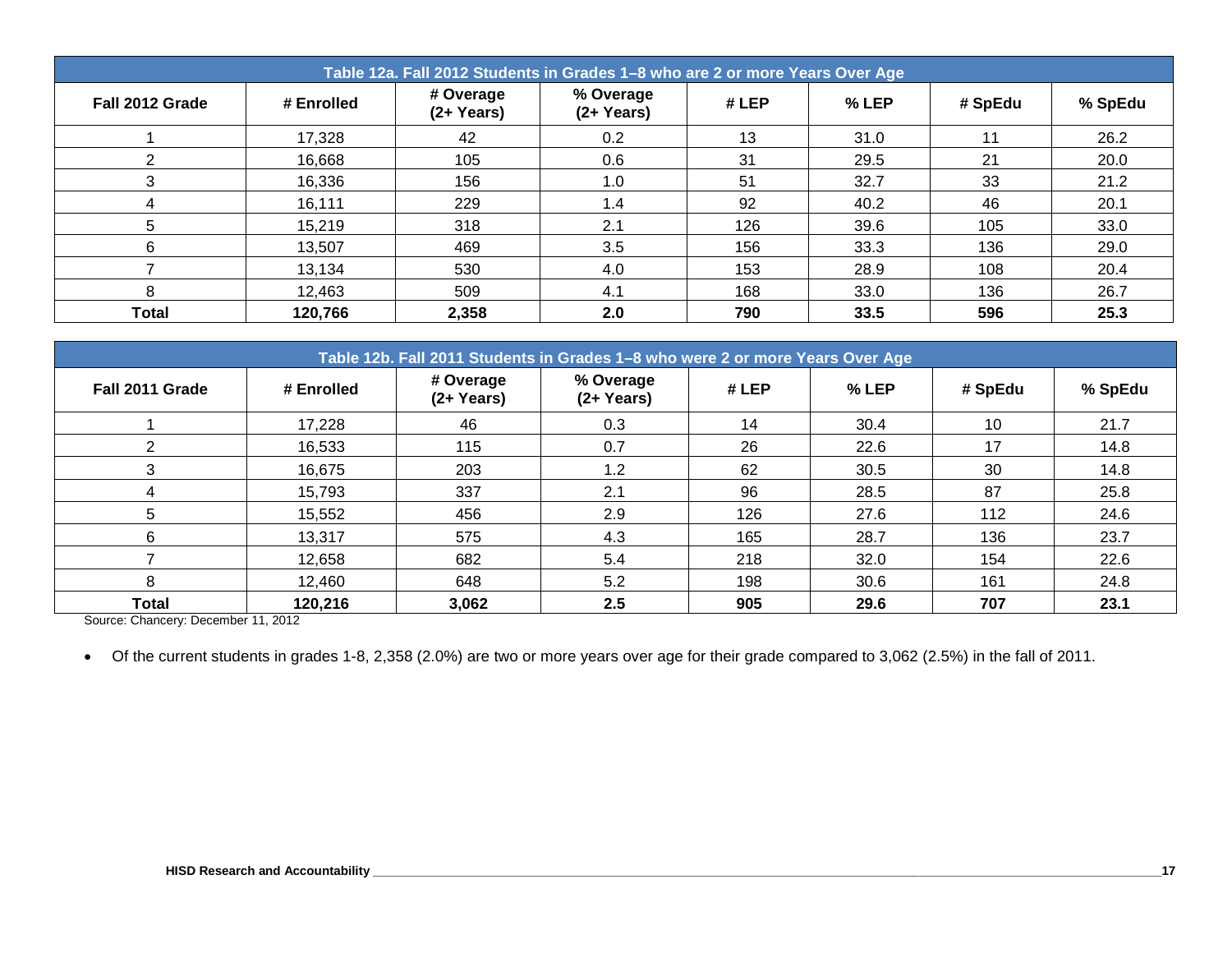|                | Table 13: HISD Summer School Attendance, 2011 and 2012 |                          |      |                            |  |  |  |  |  |  |  |  |
|----------------|--------------------------------------------------------|--------------------------|------|----------------------------|--|--|--|--|--|--|--|--|
| 2011-2012      |                                                        | <b>Campus Enrichment</b> |      | <b>Promotion Standards</b> |  |  |  |  |  |  |  |  |
| Grade          | 2011                                                   | 2012                     | 2011 | 2012                       |  |  |  |  |  |  |  |  |
| EE             | N/A                                                    | 81.5                     | 87.2 |                            |  |  |  |  |  |  |  |  |
| <b>PK</b>      | N/A                                                    | 81.3                     | 90.0 | 88.9                       |  |  |  |  |  |  |  |  |
| KG             | 90.2                                                   | 82.8                     | 89.3 | 80.4                       |  |  |  |  |  |  |  |  |
|                | 90.1                                                   | 81.7                     | 91.1 | 84.0                       |  |  |  |  |  |  |  |  |
| $\overline{2}$ | 90.5                                                   | 82.7                     | 91.7 | 85.6                       |  |  |  |  |  |  |  |  |
| 3              | 90.9                                                   | 82.3                     | 93.9 | 88.1                       |  |  |  |  |  |  |  |  |
| 4              | 90.9                                                   | 80.4                     | 93.4 | 88.8                       |  |  |  |  |  |  |  |  |
| 5              | 87.2                                                   | 81.5                     | 94.3 | 89.6                       |  |  |  |  |  |  |  |  |
| 6              | 93.3                                                   | 81.0                     | 94.1 | 83.3                       |  |  |  |  |  |  |  |  |
|                | 90.4                                                   | 83.1                     | 93.9 | 83.4                       |  |  |  |  |  |  |  |  |
| 8              | 85.2                                                   | 82.2                     | 92.0 | 81.1                       |  |  |  |  |  |  |  |  |
| Total<br>----- | 90.2                                                   | 81.9                     | 92.4 | 85.1                       |  |  |  |  |  |  |  |  |

Source: Chancery PSE File: October 17, 2011; October 23, 2012

Note: In 2012, only 49 percent of the students who attended summer school for campus enrichment or promotion standards had their summer school attendance coded in Chancery.

- Overall, summer school attendance decreased from 2011 to 2012.
- In 2012, students who attended summer school for promotion standards had a higher attendance rate at 85.1 percent than the students who attended for campus enrichment (81.9 percent).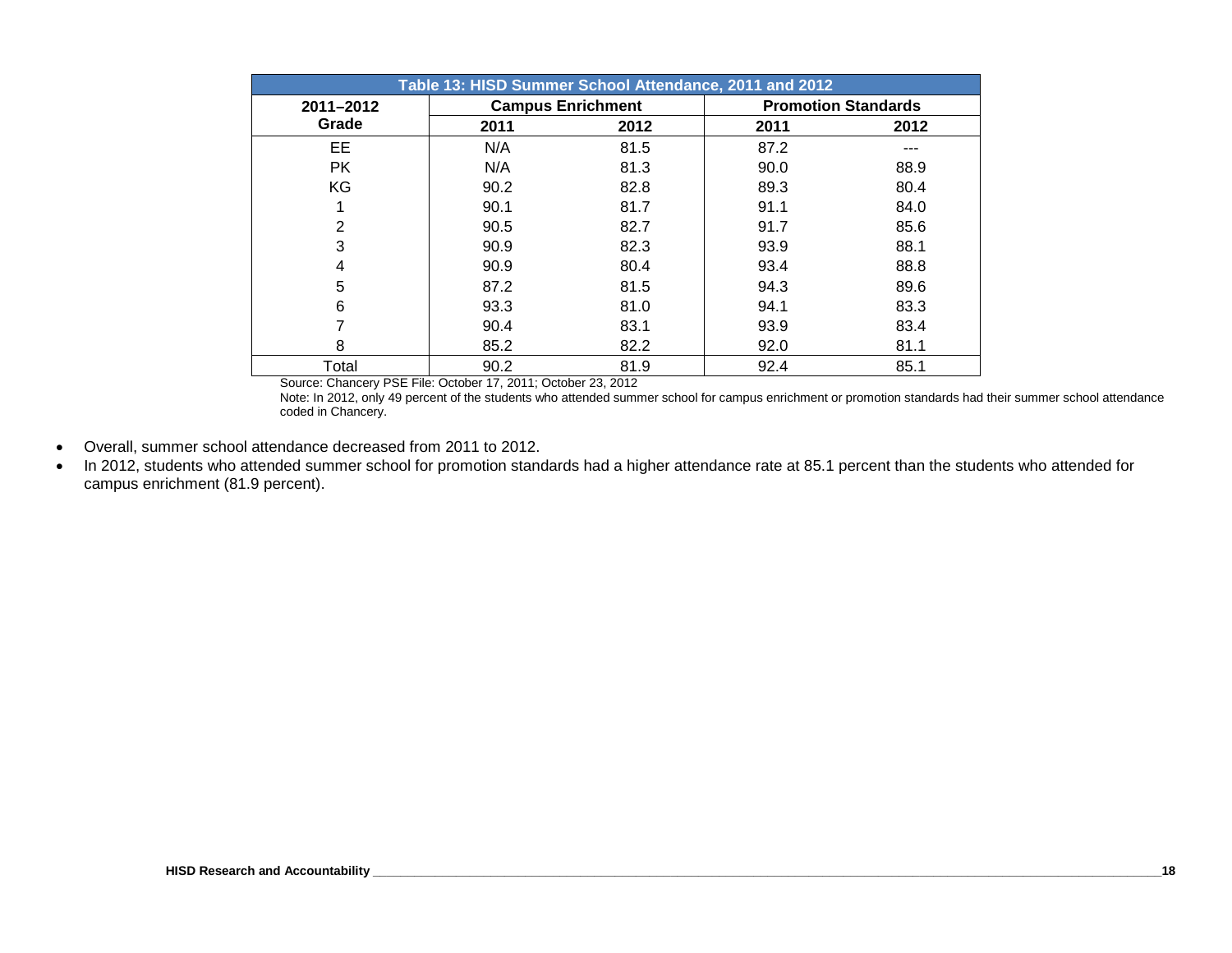|              |                                  |                | Table 14: Summer School 2012 – Percent Correct on Pre-test by Percent Difference Between Pre- and Post-test |                |        |        |                                          |        |                |                         |                                        |
|--------------|----------------------------------|----------------|-------------------------------------------------------------------------------------------------------------|----------------|--------|--------|------------------------------------------|--------|----------------|-------------------------|----------------------------------------|
| Percentage   |                                  |                |                                                                                                             |                |        |        | <b>Pre-test Scores (Percent Correct)</b> |        |                |                         |                                        |
| Pt. Change   | $\mathsf{N}$                     | $1 - 10%$      | 11-20%                                                                                                      | 21-30%         | 31-40% | 41-50% | 51-60%                                   | 61-70% | 71-80%         | 81-90%                  | 91-100%                                |
| 91-100%      |                                  |                |                                                                                                             |                |        |        |                                          |        |                |                         |                                        |
| 81-90%       | 8                                | 3              | 5                                                                                                           |                |        |        |                                          |        |                |                         |                                        |
| 71-80%       | 36                               | 8              | 23                                                                                                          | 5              |        |        |                                          |        |                |                         |                                        |
| 61-70%       | 154                              | 7              | 47                                                                                                          | 79             | 21     |        |                                          |        |                |                         |                                        |
| 51-60%       | 414                              | 16             | 86                                                                                                          | 159            | 119    | 34     |                                          |        |                |                         |                                        |
| 41-50%       | 1,036                            | 17             | 124                                                                                                         | 275            | 300    | 260    | 60                                       |        |                |                         |                                        |
| 31-40%       | 1,915                            | 30             | 133                                                                                                         | 387            | 522    | 504    | 249                                      | 90     |                |                         |                                        |
| 21-30%       | 3,649                            | 33             | 272                                                                                                         | 583            | 774    | 871    | 578                                      | 412    | 126            |                         |                                        |
| 11-20%       | 5,856                            | 41             | 307                                                                                                         | 788            | 1,004  | 1,271  | 1,021                                    | 793    | 487            | 144                     |                                        |
| $1 - 10%$    | 5,942                            | 21             | 198                                                                                                         | 769            | 994    | 1,144  | 952                                      | 841    | 631            | 289                     | 103                                    |
| $\bf{0}$     | 1,610                            | 3              | 55                                                                                                          | 199            | 250    | 283    | 267                                      | 211    | 153            | 96                      | 93                                     |
| $-1 - 10%$   | 2,990                            | $\overline{2}$ | 58                                                                                                          | 373            | 658    | 601    | 492                                      | 337    | 264            | 134                     | 71                                     |
| $-11 - 20%$  | 1,217                            |                | $\overline{\mathbf{c}}$                                                                                     | 109            | 323    | 307    | 218                                      | 146    | 66             | 24                      | $\begin{array}{c} 22 \\ 6 \end{array}$ |
| $-21 - 30%$  | 385                              |                |                                                                                                             | $\overline{7}$ | 95     | 139    | 78                                       | 39     | 14             |                         |                                        |
| $-31 - 40%$  | 164                              |                |                                                                                                             |                | 12     | 58     | 50                                       | 21     | 15             | 6                       | $\overline{2}$                         |
| $-41 - 50%$  | 53                               |                |                                                                                                             |                |        | 9      | 18                                       | 12     | 8              | 4                       |                                        |
| $-51 - 60%$  | 28                               |                |                                                                                                             |                |        |        | 3                                        | 12     | 8              | 4                       |                                        |
| $-61 - 70%$  | 11                               |                |                                                                                                             |                |        |        |                                          | 5      | 5              |                         |                                        |
| $-71 - 80%$  | 4                                |                |                                                                                                             |                |        |        |                                          |        | $\overline{2}$ | $\overline{\mathbf{c}}$ |                                        |
| $-81-90%$    |                                  |                |                                                                                                             |                |        |        |                                          |        |                | $\overline{0}$          |                                        |
| $-91 - 100%$ |                                  |                |                                                                                                             |                |        |        |                                          |        |                |                         |                                        |
| N            | Course Chansen, Neuamber 0, 2012 | 181            | 1,310                                                                                                       | 3,733          | 5,072  | 5,481  | 3,986                                    | 2,919  | 1,779          | 711                     | 301                                    |

Source: Chancery, November 9, 2012

• Table 11 displays trends in pre- and post-test scores during the 2011 summer session for students in grades K through eight. Column headings show pretest scores in terms of the percentage of items answered correctly. Row headings depict percentage point change in pre- and post-test scores.

• As an example, among the 5,481 students who answered 41 to 50 percent of the pre-test items correctly, 1,271 improved their post-test scores by 11 to 20 percentage points after attending summer school in 2012.

• Those students scoring the lowest on the pre-test had a strong tendency to show improved performance on the post-test.

• Conversely, those students scoring the highest on the pre-test had a relatively narrow range of post-test scores. This is likely because they have little room to improve their scores.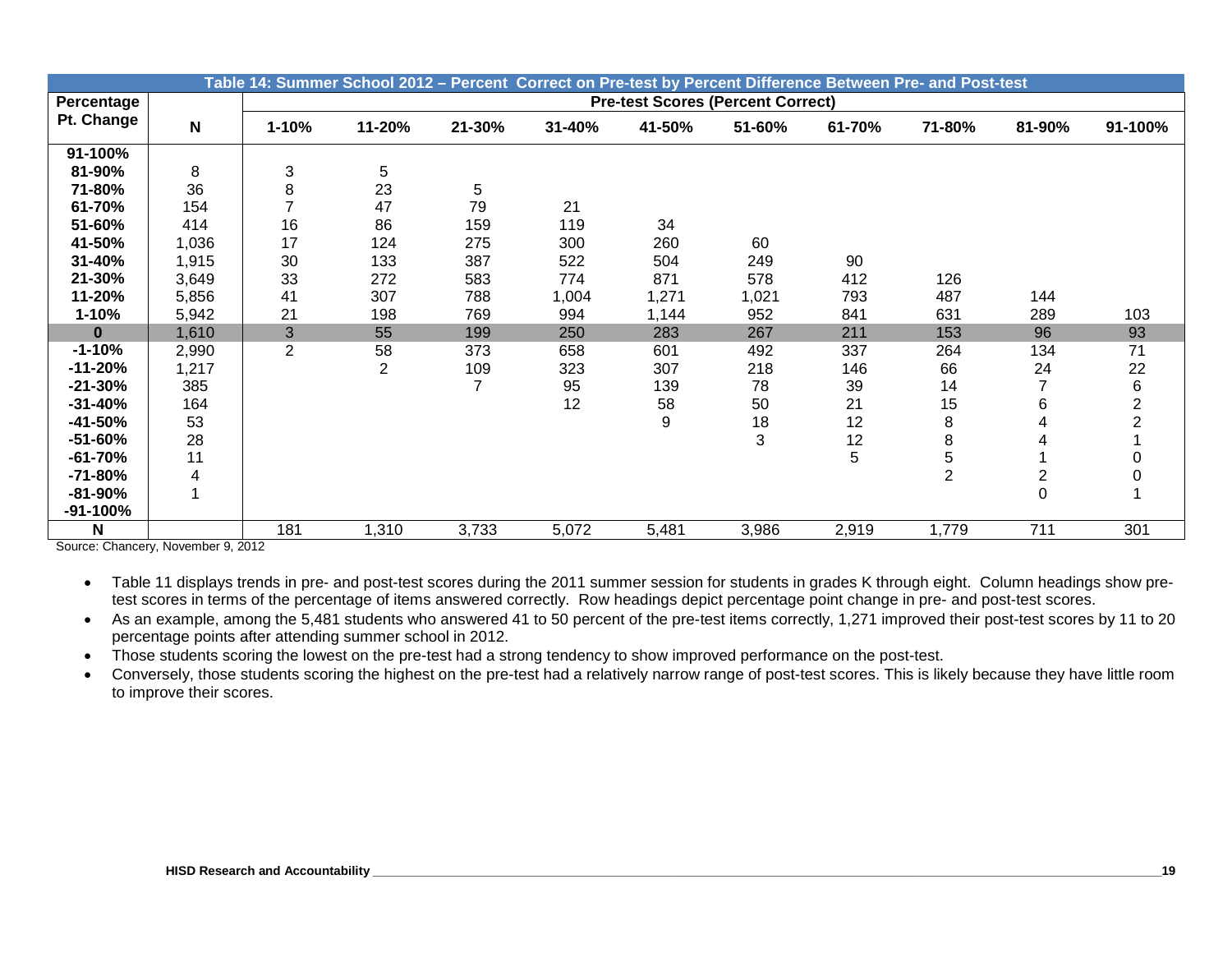

**Figure 5. General Trends in Pre- and Post-test Scores for Summer School 2012**

- Figure 5 displays percentages of students who improved their scores from pre- to post-test, those students who had the same pre- and post-test scores, and those students whose post-test scores were lower than their pre-test scores, based on their pre-test scores.
- The majority of students who had lower scores on the pre-test improved their scores on the post-test. Those scoring higher on the pre-test tended to have lower post-test scores or did not change from pre- to post-test.
- As an example, approximately 97 percent of students who scored between one and ten percent on the pre-test showed a positive change in their post-test scores; approximately 2 percent of students who scored between one and ten percent on the pre-test showed no change; and none of the students who scored between one and ten percent on the pre-test showed a negative change on their post-test scores.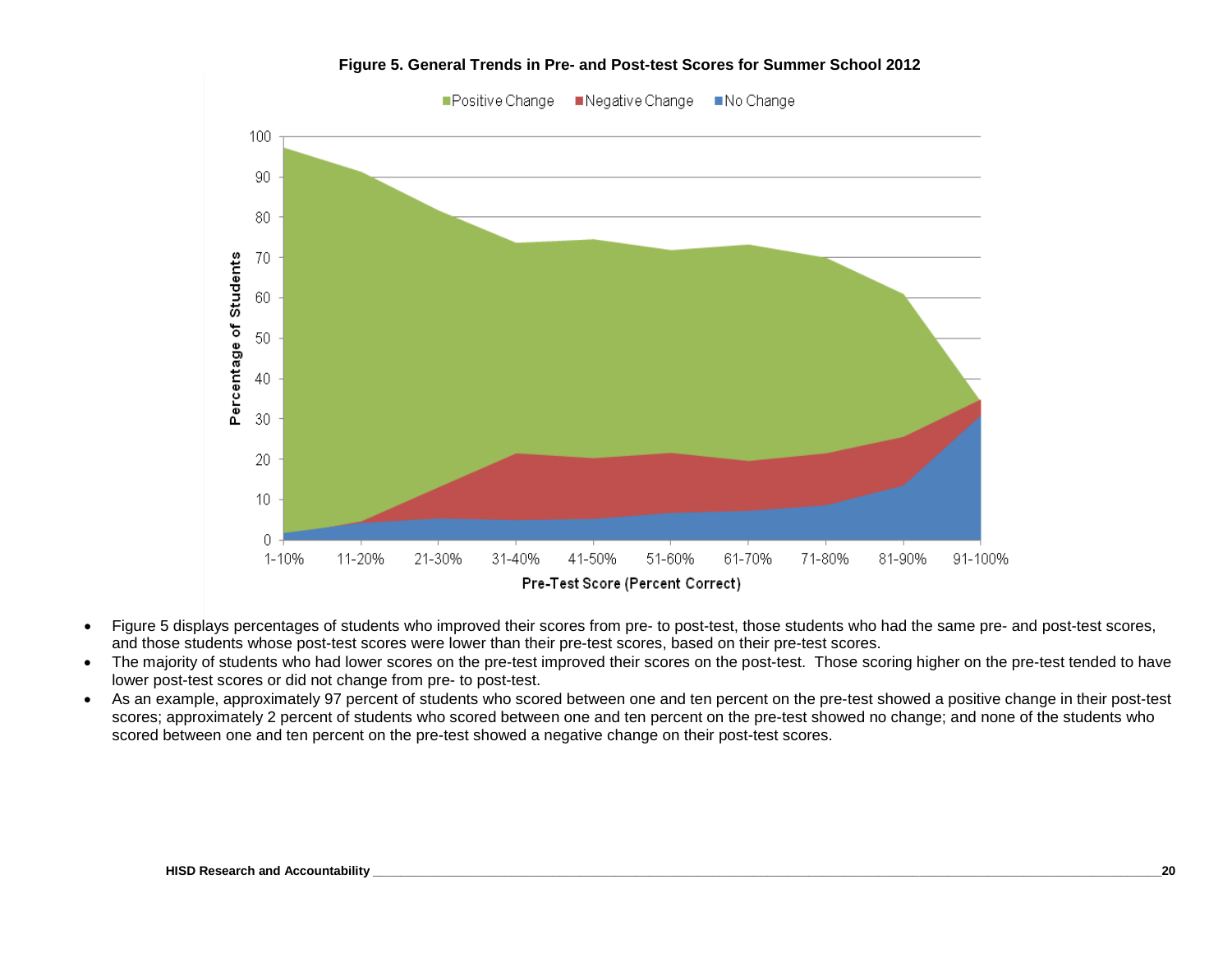|       |                                    |                          |      |            | Table 15a: High School Summer School: Enrollment by Subject Area, Summer 2012 |                |                                                     |              |              |
|-------|------------------------------------|--------------------------|------|------------|-------------------------------------------------------------------------------|----------------|-----------------------------------------------------|--------------|--------------|
|       | <b>Spring</b><br><b>Enrollment</b> | <b>Summer Enrollment</b> |      |            |                                                                               |                | Regular Summer School Courses Taken by Subject Area |              |              |
|       | Number of                          | Number of                |      |            |                                                                               | <b>Social</b>  |                                                     |              |              |
| Grade | <b>Students</b>                    | <b>Students</b>          | %    | <b>ELA</b> | <b>Mathematics</b>                                                            | <b>Studies</b> | <b>Science</b>                                      | <b>Other</b> | <b>Total</b> |
|       | 14.724                             | 4.727                    | 32.1 | .849       | 2,054                                                                         | ,230           | .884                                                | 3.049        | 10,066       |
| 10    | 11.980                             | 2,293                    | 19.1 | 749        | 1.577                                                                         | 691            | 1.050                                               | 594          | 4,661        |
| 11    | 11.094                             | 2,292                    | 20.7 | 801        | .335                                                                          | 662            | 1,014                                               | 830          | 4,642        |
| 12    | 10.616                             | 434                      | 4.1  | 194        | 146                                                                           | 70             | 104                                                 | 233          | 747          |
| N/A   | $- -$                              | 126                      | N/A  | 74         | 93                                                                            | 40             | 47                                                  | 26           | 280          |
| Total | 48.414                             | 9,872                    | 20.4 | 3,667      | 5,205                                                                         | 2,693          | 4.099                                               | 4,732        | 20,396       |
|       |                                    |                          |      | 18.0%      | 25.5%                                                                         | 13.2%          | 20.1%                                               | 23.2%        | 100.0%       |

Source: Chancery, November 9, 2012

Note: Does not include enrollment or completion of online courses

|       | Table 15b: High School Summer School: Enrollment by Subject Area, Summer 2011 |                          |      |                                                            |                    |                |                |       |              |  |  |  |  |  |
|-------|-------------------------------------------------------------------------------|--------------------------|------|------------------------------------------------------------|--------------------|----------------|----------------|-------|--------------|--|--|--|--|--|
|       | <b>Spring</b>                                                                 |                          |      |                                                            |                    |                |                |       |              |  |  |  |  |  |
|       | <b>Enrollment</b>                                                             | <b>Summer Enrollment</b> |      | <b>Regular Summer School Courses Taken by Subject Area</b> |                    |                |                |       |              |  |  |  |  |  |
|       | Number of                                                                     | Number of                |      |                                                            | <b>Social</b>      |                |                |       |              |  |  |  |  |  |
| Grade | <b>Students</b>                                                               | <b>Students</b>          | %    | <b>ELA</b>                                                 | <b>Mathematics</b> | <b>Studies</b> | <b>Science</b> | Other | <b>Total</b> |  |  |  |  |  |
|       | 16.647                                                                        | 2.775                    | 16.7 | 0.084                                                      | 1,613              | 791            | 1.256          | 333   | 5,077        |  |  |  |  |  |
| 10    | 13.400                                                                        | 1,957                    | 14.6 | 670                                                        | 1,076              | 596            | 791            | 385   | 3,518        |  |  |  |  |  |
|       | 11.957                                                                        | 1,778                    | 14.9 | 761                                                        | 933                | 478            | 748            | 337   | 3,257        |  |  |  |  |  |
| 12    | 10.571                                                                        | 445                      | 4.2  | 220                                                        | 197                | 96             | 161            | 121   | 795          |  |  |  |  |  |
| N/A   | $- -$                                                                         | 92                       | N/A  | 46                                                         | 62                 | 21             | 43             |       | 179          |  |  |  |  |  |
| Total | 52.575                                                                        | 7,047                    | 13.4 | 2,781                                                      | 3,881              | ,982           | 2,999          | 1,183 | 12,826       |  |  |  |  |  |
|       |                                                                               |                          |      | 21.7%                                                      | 30.3%              | 15.5%          | 23.4%          | 9.2%  | 100.0%       |  |  |  |  |  |

Source: Chancery, September 6, 2011

Note: Does not include enrollment or completion of online courses

- The total number of high school students enrolled in HISD summer school increased by 2,825 students (40.1 percent) from 2011 (N = 7,047) to 2012 (N = 9,872). Likewise, the number of courses offered in summer school increased by 7,570 (59.0 percent) from 2011 (N = 12,826) to 2012 (N = 20,396).
- On average, the 9,872 students were enrolled in 2.1 courses per student.
- The majority of courses taken in regular summer school were taken in mathematics (25.5 percent), followed by "other" (23.2 percent), science (20.1 percent), English/language arts (18.0 percent), social studies (13.2 percent).